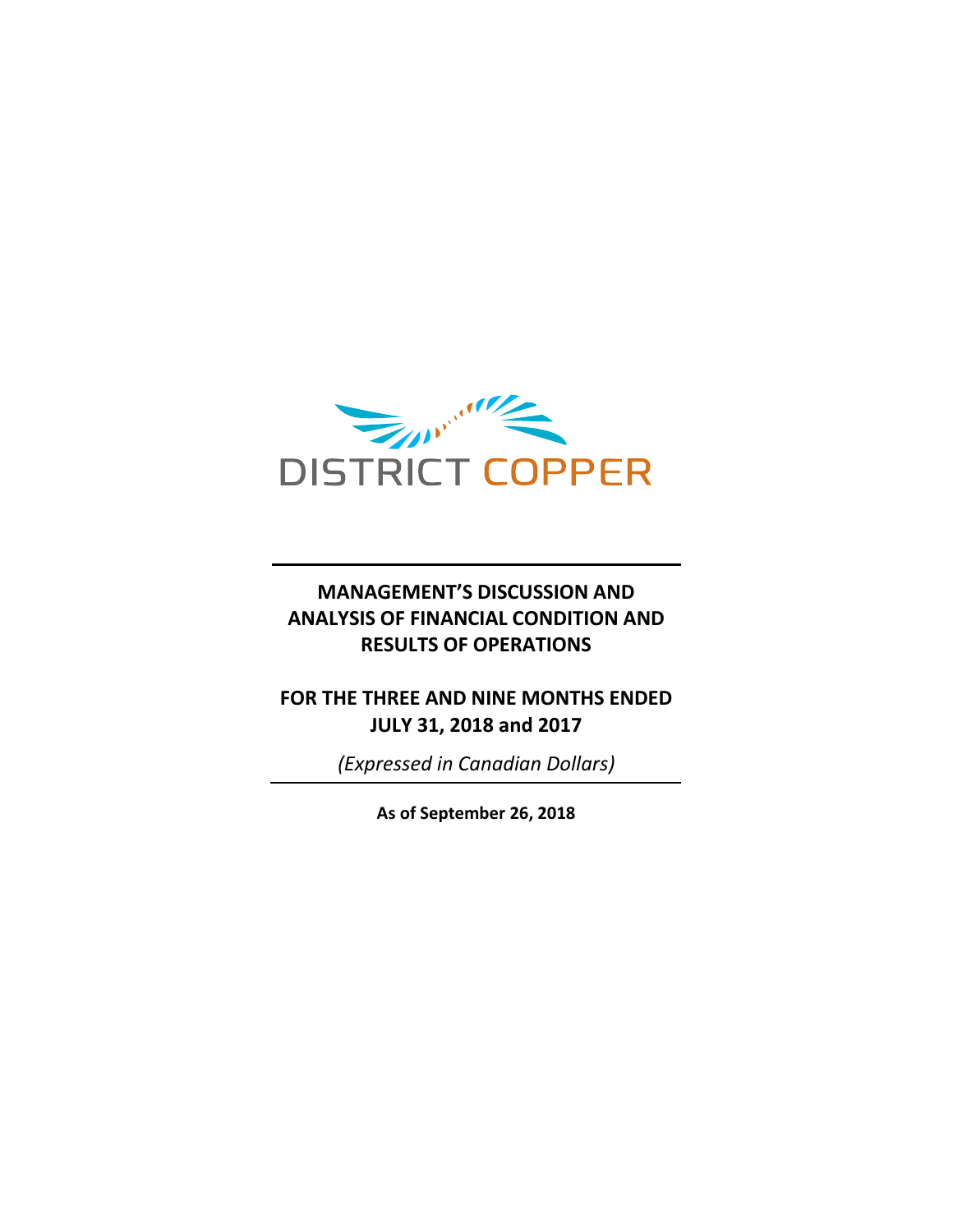## **CONTENTS**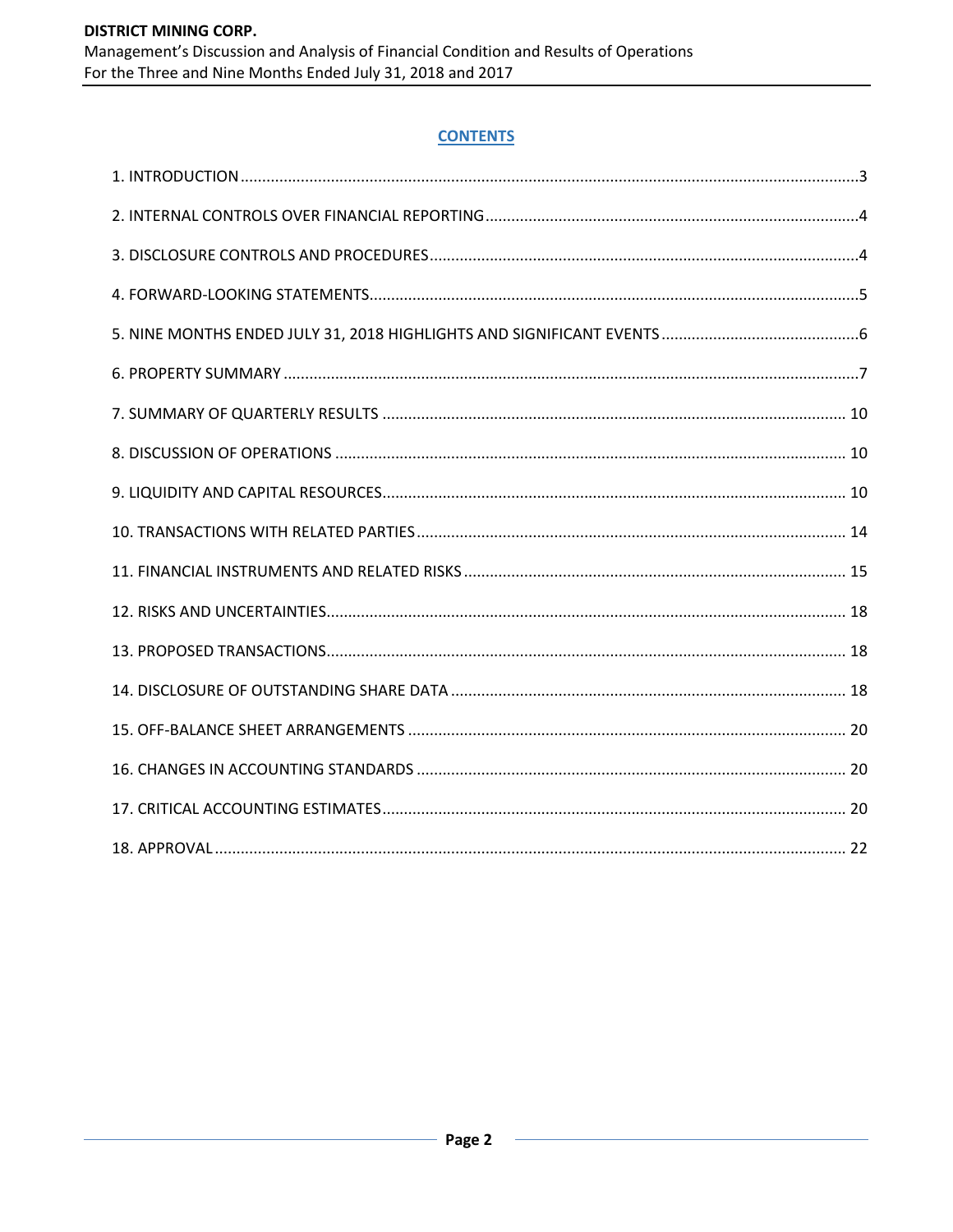## **1. INTRODUCTION**

This Management's Discussion and Analysis ("**MD&A**") of District Copper Corp., formerly Carmax Mining Corp., (referred to as "**District**", the "**Company**", "**us**" or "**our**") provides analysis of the Company's financial results for the three and nine months ended July 31, 2018. The following information should be read in conjunction with the accompanying audited annual financial statements for the year ended October 31, 2017, and the notes to those financial statements, prepared in accordance with IAS 34 under International Financial Reporting Standards ("IFRS"), as issued by the International Accounting Standards Board. Please also refer to the tables starting on page 8 of this MD&A which compares certain financial results for the three and nine months ended July 31, 2018 and 2017. Financial information contained herein is expressed in Canadian dollars, unless otherwise stated. All information in this MD&A is current as of June 26, 2018 unless otherwise indicated. This MD&A is intended to supplement and complement District's unaudited condensed interim financial statements for the three and nine months ended July 31, 2018 and the notes thereto. Readers are cautioned that this MD&A contains "*forward-looking statements*" and that actual events may vary from management's expectations. This MD&A was reviewed, approved and authorized for issue by the Company's Audit Committee, on behalf of the Board of Directors, on June 26, 2018.

#### **Description of Business**

District is a public company incorporated in British Columbia, under the "*Canadian Business Corporation Act*" and its common shares are listed on the TSX Venture Exchange (the "**TSX-V**"); under the trading symbol "**DCOP.V**". The Company maintains its head office at 142-1146 Pacific Blvd., Vancouver, British Columbia, Canada, V6Z 2X7.

The Company's principal business activity is the exploration of the Eaglehead Copper Project, located in the Liard Mining Division in northern British Columbia.

On July 31, 2018 and September 26, 2018, the Company had (i) 84,241,618 common shares issued and outstanding; (ii) 23,352,942 share purchase warrants to acquire common shares outstanding and (iii) 2,350,000 options to acquire common shares outstanding.

| <b>Head Office</b>                                                                    | <b>Share Information</b><br><b>Investor Information</b>                                                                                            |                                                                                                                                                                                        |  |  |  |  |  |
|---------------------------------------------------------------------------------------|----------------------------------------------------------------------------------------------------------------------------------------------------|----------------------------------------------------------------------------------------------------------------------------------------------------------------------------------------|--|--|--|--|--|
| # 142 - 1146 Pacific Blvd.<br>Vancouver, BC V6Z 2X7<br>Canada<br>Tel: +1-604-620-7737 | Our common shares are listed for<br>trading on the TSX-V under the symbol<br>"DCOP.V".                                                             | Financial reports, news releases and<br>information<br>corporate<br>be<br>can<br>website<br>accessed<br>our<br>at<br>on<br>www.districtcoppercorp.com and on<br>SEDAR at www.sedar.com |  |  |  |  |  |
| <b>Registered Office</b>                                                              | <b>Transfer Agent and Registrar</b>                                                                                                                | <b>Contact Information</b>                                                                                                                                                             |  |  |  |  |  |
| #217-179 Davie Street<br>Vancouver, BC V6Z 2Y1<br>Canada<br>Tel: +1-604-669-3233      | Computershare Investor Services Inc.<br>3 <sup>rd</sup><br><b>Burrard</b><br>Floor, 510<br>Street<br>Vancouver, BC V6C 3B9<br>Tel: +1-604-661-9400 | Investors: Daniel Camaano<br>Media requests and queries:<br>Tel: +1-604-620-7737<br>dlcaamano@gmail.com                                                                                |  |  |  |  |  |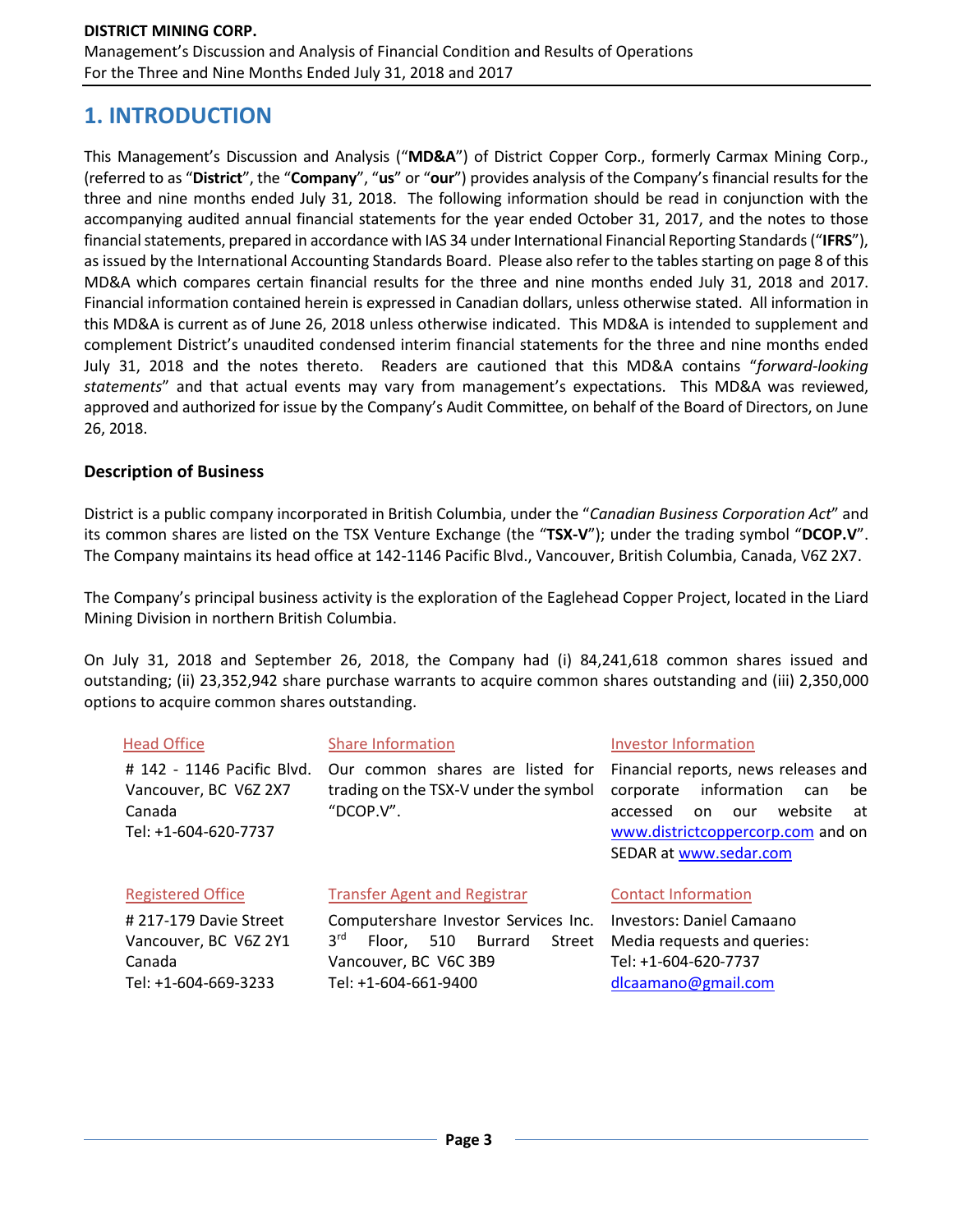# **DISTRICT MINING CORP.**

Management's Discussion and Analysis of Financial Condition and Results of Operations For the Three and Nine Months Ended July 31, 2018 and 2017

As at the date of this MD&A, District Copper's directors and officers are as follows:

| <b>Directors</b>                                                                               | <b>Officers and Position</b>                                                                                                             |
|------------------------------------------------------------------------------------------------|------------------------------------------------------------------------------------------------------------------------------------------|
| Elmer Stewart (Chairman)<br>Jevin Werbes<br>Chris Healey<br>J. Michael Smith<br>Hrayr Agnerian | Jevin Werbes, President and Chief Executive Officer<br>Braden Jensen, Chief Financial Officer<br>Cam Grundstrom, Chief Operating Officer |
| <b>Audit Committee</b>                                                                         | <b>Compensation Committee</b>                                                                                                            |
| J. Michael Smith (Chairman)<br>Elmer Stewart<br>Chris Healey<br>Jevin Werbes (Non-Independent) | Chris Healey<br>J. Michael Smith<br>Jevin Werbes                                                                                         |

## **Qualified Person**

Mr. Elmer B. Stewart, MSc. P. Geol., Director of the Company, is the Qualified Person as defined under NI 43-101 *Standards of Disclosure for Mineral Projects* ("**NI 43-101**") who has reviewed and approved all technical and scientific disclosure contained in this MD&A regarding the Company's mineral properties.

## **2. INTERNAL CONTROLS OVER FINANCIAL REPORTING**

The Company's management is responsible for the preparation and integrity of the Company's financial statements, including the maintenance of appropriate information systems, procedures and internal controls to ensure that information used internally or disclosed externally, including the financial statements and MD&A, is complete and reliable and prepared in accordance with IFRS. The Company's Board follows recommended corporate governance guidelines for public companies to ensure transparency and accountability to shareholders. The Audit Committee meets with management and the Company's external auditor to review the financial statements and the MD&A, as well as to discuss other financial, operating and internal control matters.

During the nine months ended July 31, 2018, no significant changes have occurred that have materially affected, or are reasonably likely to materially affect, the Company's internal controls over financial reporting.

Any system of internal control over financial reporting, no matter how well designed, has inherent limitations. Therefore, even those systems determined to be effective can provide only reasonable assurance with respect to financial preparation and presentation.

## **3. DISCLOSURE CONTROLS AND PROCEDURES**

The Company's management is also responsible for the design and effectiveness of disclosure controls and procedures that are intended to provide reasonable assurance that material information related to the Company, is made known to the Company's certifying officers. Management, including the Chief Executive Officer and the Chief Financial Officer of the Company, have evaluated the effectiveness of the design and operation of the Company's disclosure controls and procedures as at July 31, 2018. There have been no changes in the Company's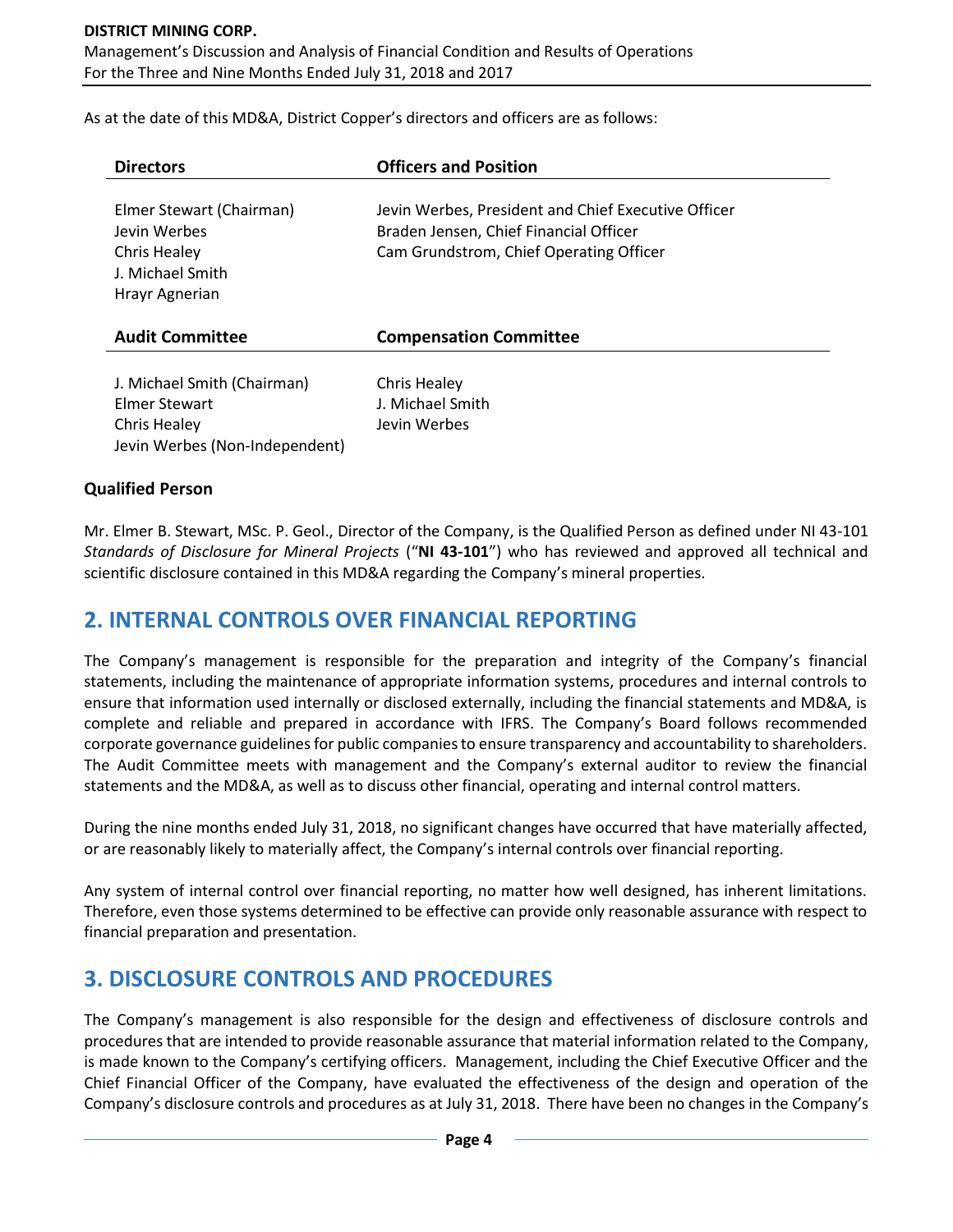disclosure controls and procedures during the nine months ended July 31, 2018 that have materially affected, or are reasonably likely to materially affect, the Company's disclosure controls and Procedures. Based on this evaluation, management has concluded that the Company's disclosure controls and procedures were effective as at July 31, 2018.

# **4. FORWARD-LOOKING STATEMENTS**

Certain statements contained in this MD&A constitute "*forward-looking statements*" within the meaning of Canadian securities legislation. These forward-looking statements are made as of the date of this MD&A and the Company does not undertake to update any forward-looking statement that may be made from time to time by the Company or on its behalf, except in accordance with applicable laws.

Forward-looking statements relate to future events or future performance and reflect management's expectations or beliefs regarding future events and include, but are not limited to, statements with respect to the estimation of mineral reserves and resources, the realization of mineral resource and mineral reserve estimates, the timing and amount of estimated future production, costs of production, capital expenditures, success of mining operations, environmental risks, unanticipated reclamation expenses, title disputes or claims and limitations on insurance coverage. **Readers are cautioned that mineral resources that are not mineral reserves do not have demonstrated economic viability.**

Except for statements of historical fact relating to the Company, certain information contained herein constitutes forward-looking statements. The words "may", "will", "continue", "could", "should", "would", "suspect", "outlook", "believes", "plan", "anticipates", "estimate", "expects", "intends" and words and expressions of similar import are intended to identify forward-looking statements.

Forward-looking statements include, without limitation, information concerning possible or assumed future results of the Company's operations. These statements are not historical facts and only represent the Company's current beliefs as well as assumptions made by and information currently available to the Company concerning anticipated financial performance, business prospects, strategies, regulatory developments, development plans, exploration and development activities and commitments and future opportunities. Although management considers those assumptions to be reasonable based on information currently available to them, they may prove to be incorrect.

These statements are not guarantees of future performance and involve assumptions and risks and uncertainties that are difficult to predict. Therefore, actual results may differ materially from what is expressed, implied or forecasted in such forward-looking statements.

By their very nature, forward looking statements involve a number of known and unknown risks, uncertainties and other factors which may cause the actual results, performance, or achievements of the Company to be materially different from any future results, performance, or achievements expressed or implied by such forwardlooking statements. Readers are cautioned not to place undue reliance on these forward-looking statements, and readers are advised to consider such forward-looking statements considering the risk factors set forth below and as further detailed in the "*Risks and Uncertainties*" section of this MD&A.

These risk factors include, but are not limited to, fluctuation in metal prices which are affected by numerous factors such as global supply and demand, inflation or deflation, global political and economic conditions; the Company's need for access to additional capital to explore and develop its projects; the risks inherent in the exploration for and development of minerals including the risks of estimating the quantities and qualities of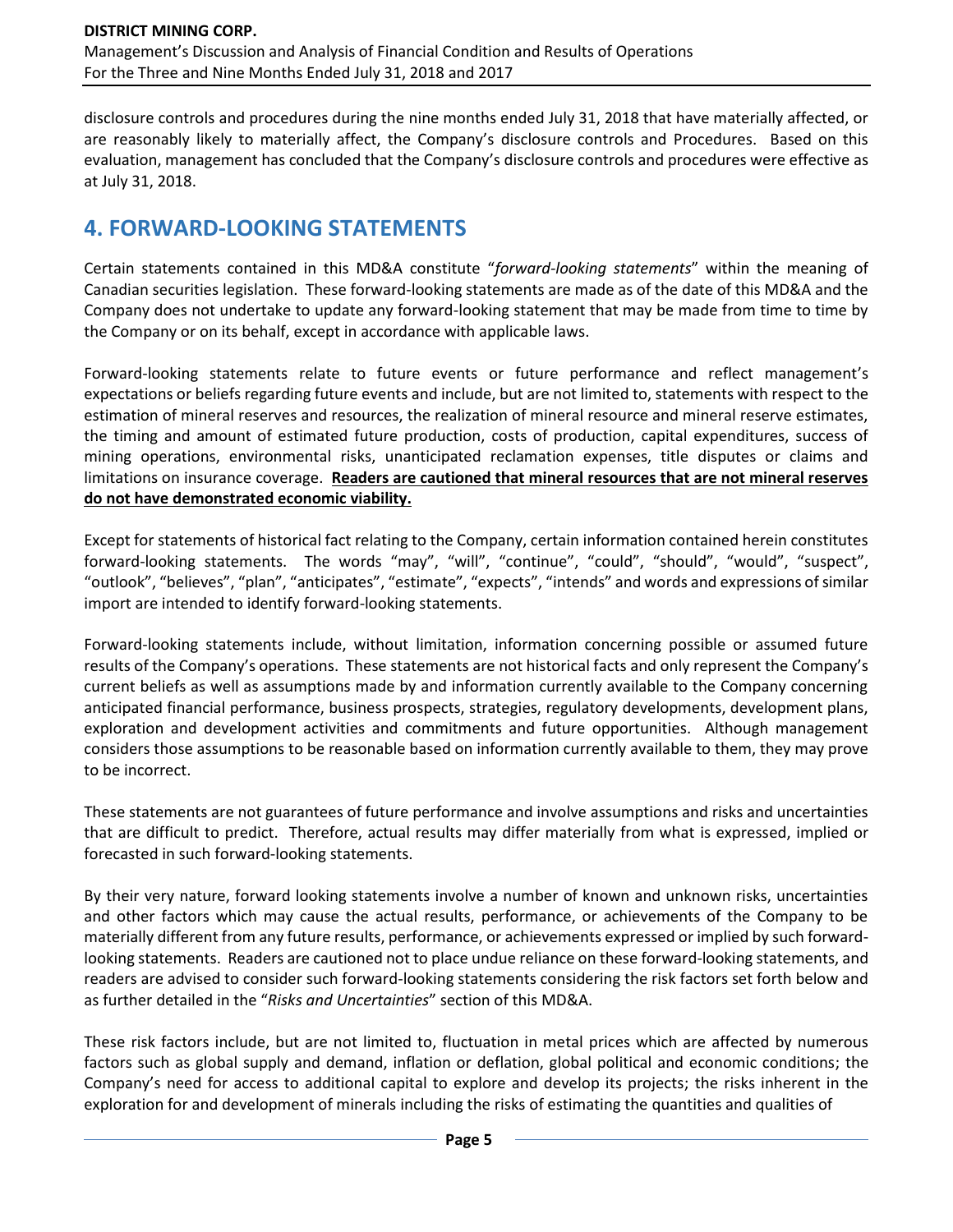minerals, operating parameters and costs, receiving project permits and approvals, successful construction of mining and processing facilities, and uncertainty of ultimate profitability of mining operations; risks of litigation and other risks. The Company cautions that the foregoing list of factors that may affect future results is not exhaustive. When relying on any forward-looking statements in this MD&A to make decisions with respect to the Company, investors and others should carefully consider the risk factors set out in this MD&A and other uncertainties and potential events.

# **5. NINE MONTHS ENDED JULY 31, 2018 HIGHLIGHTS AND SIGNIFICANT EVENTS**

- On February 12, 2018, the Company provided the results of the compilation of historical and current exploration data for its Eaglehead porphyry copper project. The compilation showed that in addition to the multiple zones of porphyry style mineralization located to date, two previously unexplored large exploration targets were defined, and that the mineralization has a similar age to other large porphyry copper deposits in British Columbia. The compilation concluded that based on the geophysical signature, several the zones of mineralization could be connected and that a significantly larger portion of the Eaglehead intrusion has the potential to host increased porphyry copper style mineralization than previously thought.
- On March 22, 2018, District announced their intention of making a non-brokered private placement of up to 18,750,000 units at a price of \$0.08 per unit for gross proceeds of \$1,500,000. Each unit consists of one share and one share purchase warrant which allows the holder to purchase one additional share of the District's capital stock at a price of \$0.12 per share for each warrant held with the warrants expiring two years from the date of the closing of the private placement.

The warrants will have an early acceleration provision wherein the warrants will become callable on 21 days' notice in the event the Company's shares trade at a price of \$0.25 per share or greater for a 30 day trading period after the four month hold period expires on the securities sold pursuant to the placement.

• On March 29, 2018, District closed its previously announced private placement. The non-brokered private placement consisted of 18,750,000 units at a price of \$0.08 per unit for gross proceeds of \$1,500,000. Each unit consisted of one common share of the Company and one transferable share purchase warrant with one full warrant entitling the holder to purchase one additional common share of the Company at a price of \$0.12 for a period of two years following the date of closing.

Finder's fees of \$48,048, filing fees of \$7,500 and legal fees of \$47,608 were paid with respect to this financing.

- On April 19, 2018, District announce the appointment of Mr. Cam B. Grundstrom to the position of Chief Operating Officer. Mr. Grundstrom, (B.Sc. Eng.), is a mining engineer with 36 years of operating and development experience in key management positions in large mining projects in Canada, USA, and overseas. Most recently, Mr. Grundstrom served as Vice President of Operations with Copper Fox Metals Inc.
- On May 8, 2018, District acquired additional mineral tenures located contiguous to its 100% owned Eaglehead project (see news release dated April 9, 2018).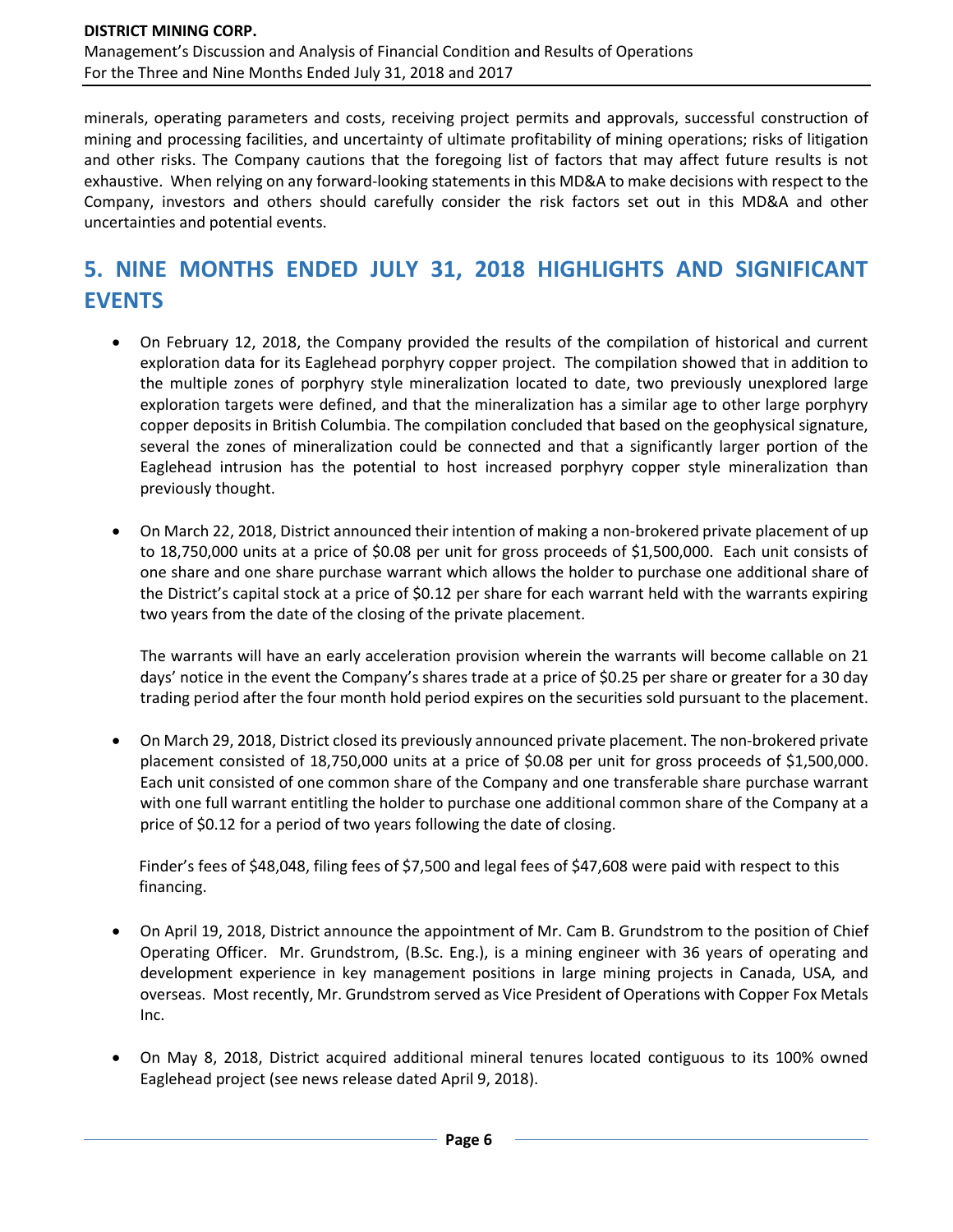Highlights of the transaction were:

- $\circ$  Approximately 2,400 ha in 3 mineral tenures located contiguous to the northern boundary of the Eaglehead project,
- o Purchase price consisted of \$15,000 and 3,900,000 shares of District,
- o The vendor will retain a 2% NSR on production from the project;
- o District retains the right to re-purchase up to 1.5% of the 2% NSR for a purchase price of \$1,000,000.
- On June 1, 2018, District announced that at the annual meeting of the Company held May 31, 2018, shareholders of District approved a special resolution authorizing the Company to change its name to "*District Copper Corp.*" subject to Exchange approval. The effective date of the name change would be established after the consent of the TSX Venture Exchange is received.
- On July 3, 2018, the Company changed its name from Carmax Mining Corp to District Copper Corp.
- On July 12, 2018, the Company issued 6,470,352 flow-through shares, pursuant to a private placement, for gross proceeds of \$549,980.

Finder's fees of \$30,000, filing fees of \$1,382, legal fees of \$32,883 and the issuance of 352,942 finder's warrants were paid with respect to this financing.

Each broker warrant is exercisable into one common share at \$0.085 until July 12, 2020.

*Subsequent to the period end:*

• On August 15, 2018, the Company executed an agreement with an arm's length third party to acquire, subject to TSX Venture Exchange approval, a 100% interest in and to a 130 sq. km (521 claims (13,025 ha)) land package referred to as the Stoney Lake East Project.

The Stony Lake East project is contiguous to and on strike with, Sokoman Iron Corporation's high-grade, low-sulfidation, epithermal-style Moosehead Gold Project located in the Province of Newfoundland.

## **6. PROPERTY SUMMARY**

### **Eaglehead Property**

The Eaglehead copper-molybdenum-gold property is an intrusion hosted, intermediate stage exploration project that covers 13,540 Ha. located in the Liard Mining District in northern British Columbia, approximately 40 kilometers east of Dease Lake.

In 2012, Roscoe Postle Associates Inc. prepared a National Instrument 43-101 Technical Report on the Eaglehead property which included a Mineral Resources estimate on the East and Bornite zones located within the property. The Technical Report prepared by B. McDonough, P. Geo. and D. Rennie, P. Eng. as Qualified Persons was filed on SEDAR on June 29, 2012 (see news release dated July 4, 2012). The Inferred Mineral Resource estimate totals 102.5 million tonnes at an average grade of 0.29% Cu, 0.010% Mo, and 0.08 g/t Au. The resources were estimated at a cut-off grade of 0.16% copper equivalent contained within a pit shell.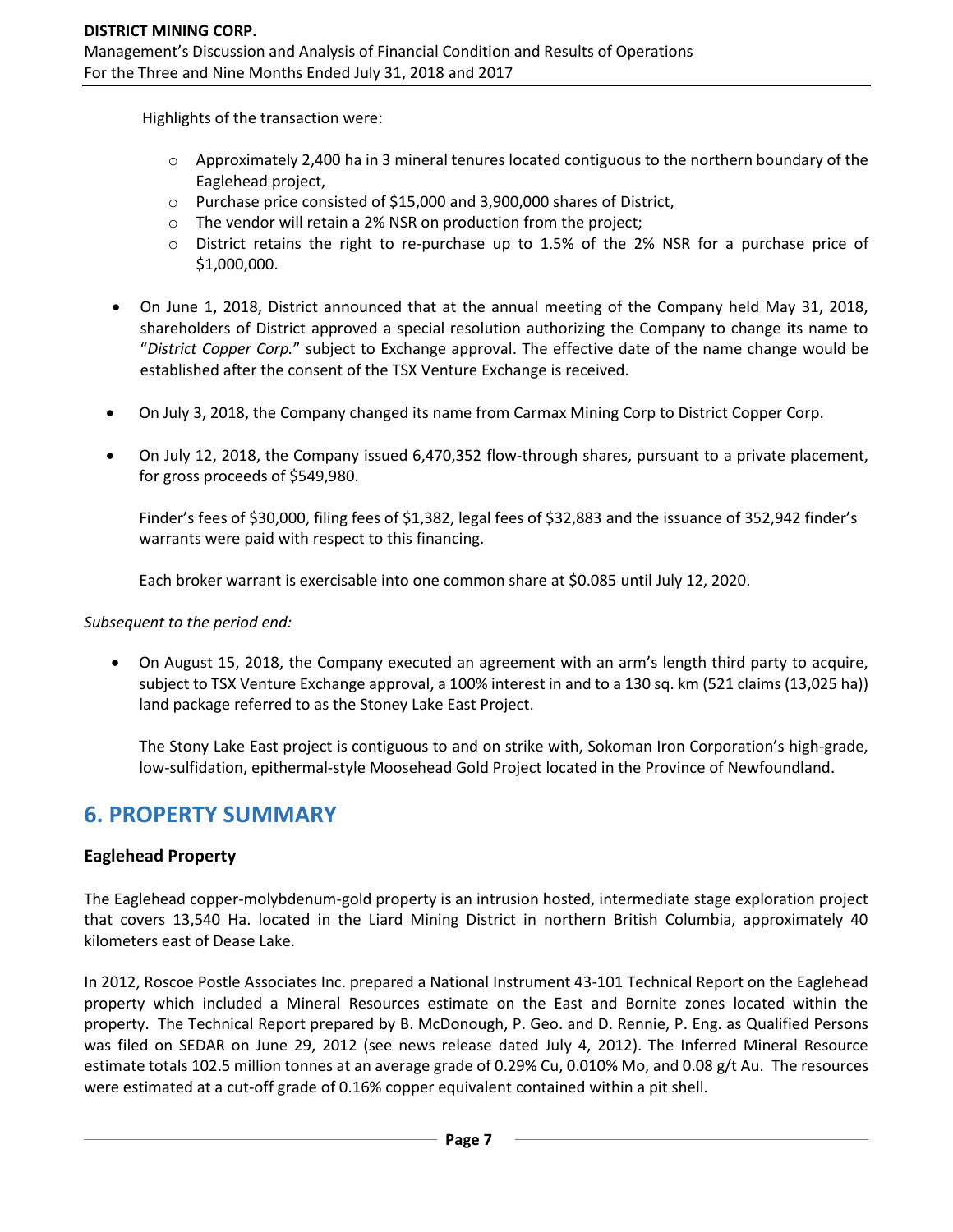**The reader is cautioned that a significant amount of work has been completed on the Eaglehead project since the date of the Technical Report including geophysical surveys, metallurgical studies and re-logging and resampling and sampling of a significant number of historical drill holes. Several of the input parameters used in the Technical Report have changed. The resource estimation and conclusions of the Technical Report may not be realized.** 

During Q3 2018, a preparation of a proposed exploration program and the permitting process to obtain an Amended Mines Act permit to conduct the proposed 2018 program were completed.

The proposed 2018 program consisted of two phases and was initially estimated to cost approximately \$750,000. Phase 1 consisted of re-logging historical drill holes, surveying of drill hole collars, mapping and sampling of the large exploration targets located north of the Pass and Camp zones. The Phase 1 portion of the 2018 exploration program commenced in June 2018 and was completed in September 2018. The Phase 2 portion of the proposed 2018 program was not completed due to lack of funding.

#### **2018 Exploration Program**

The objective of the 2018 program was to assess and expand the resource potential of the Eaglehead project. Despite the smaller program, a considerable amount of additional lithological and analytical exploration data was collected by the re-logging program on drill holes from the Camp, Pass, Bornite and East zones.

#### *Land Acquisition*

The exploration target located north of the Pass and Camp zones covers an area of approximately 3 kms by 2 kms. This target exhibits copper mineralization in outcrop; a copper and molybdenum in soil geochemical anomaly and a chargeability anomaly (+10 millirad) located inside regional scale magnetite destructive and potassium geophysical anomalies that extends to the north beyond the project boundaries. The additional mineral tenures acquired in May 2018 covers the northern extension of these geophysical anomalies .

#### *Historical Drill Holes*

Thirty three historical drill holes from the East, Bornite, Pass and Camp zones were re-logged to the standards established in 2014. Sampling (total of 891 samples) of previously un-split core intervals and re-sampling of previously sampled intervals for copper-gold-molybdenum-silver analysis was also completed. A number of the previously un-sampled intervals in these drill core contained visible copper (chalcopyrite and or bornite) and molybdenite mineralization. Analytical results will be released when received, compiled and interpreted.

#### *Drill Hole Surveying*

Surveying to an engineering level of detail (Northing, Easting and Elevation of the drill collars) for 111 drill holes on the project was completed. This information and level of detail is required before any future resource update for the project could be undertaken. District has no plans to complete an updated resource estimation at this time.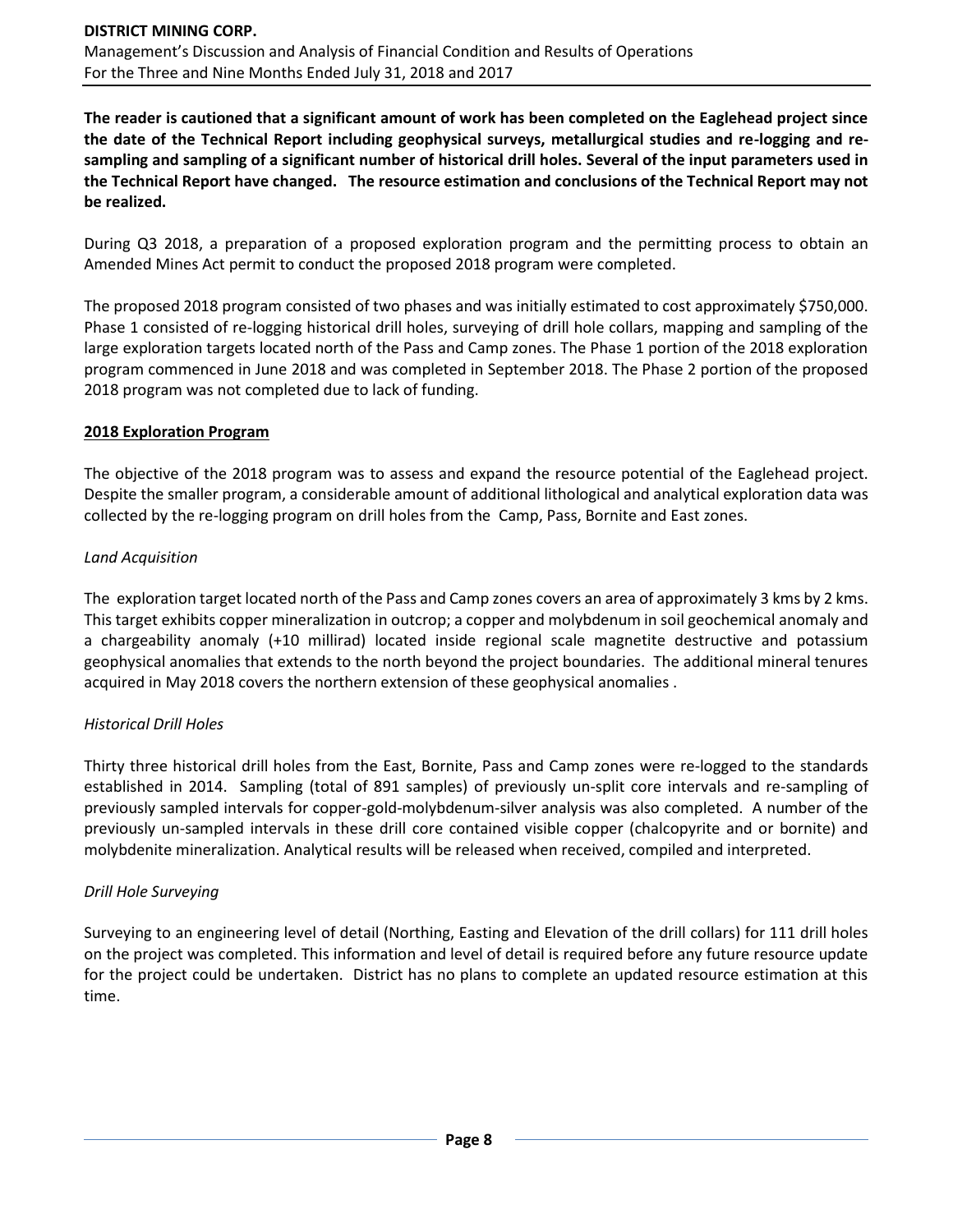### *Mapping*

The portion of the Eaglehead intrusive located north of the Pass and Camp zones was mapped and prospected to collect geological information on the structural controls on the mineralization/alteration exposed in this area. This information will be extrapolated to update the geological model for the East, Bornite, Pass and Camp zones.

The Amended Mines Act permit required to conduct the 2018 exploration program was received from the Ministry of Energy and Mines for the Province of British Columbia. Pursuant to the receipt of the Amended Mines Act permit, District was required to increase its reclamation bonding for the Eaglehead project by an additional \$32,000, bringing the total reclamation bond held by the Province of British Columbia to \$212,000.

### **Stony Lake East Project Acquisition**

On August 15, 2018, District announced that it had executed an agreement with an arm's length third party to acquire, subject to TSX Venture Exchange approval, a 100% interest in and to a 130 sq. km (521 claims (13,025 ha)) land package referred to as the Stoney Lake East Project.

The Stony Lake East project is contiguous to and on strike with, Sokoman Iron Corporation's ("**Sokoman**") highgrade, low-sulfidation, epithermal-style Moosehead Gold Project located in the Province of Newfoundland. Sokoman has reported that:

- drill hole, MH-18-01, (see Sokoman's News Release dated July 24, 2017) returned 11.9 m of 44.96 g/t gold from 109.0 m to 120.9 m, and
- drill hole MH-18-08 intersected 1.05 m of 207.1 g/t gold from 8.50 to 9.55m and 2.28m of 42.36g/t gold from 33.07 to 35.35m (see Sokoman news release dated August 28, 2018).

#### *Regional Setting*

The Property is located within a regional structural zone striking through Southwest, Central and Northeast Newfoundland that controls the distribution of gold mineralization in this part of Newfoundland. This structural zone hosts a number of gold deposits including Marathon's Valentine Lake gold camp, Antler Gold's recently discovered high-grade Twilight zone, the Sokoman Moosehead discovery and possibly the Stony Lake East gold showings.

#### *Project Description/Exploration Results*

The Stony Lake project boundary is located 2.5 km southwest of Sokoman's high-grade gold discovery drill hole and covers approximately 27 km of strike length of upper Silurian age sandstones-siltstones. Six large exploration targets have been identified within the project that exhibit a combination of some or all of the following;

- 18 known gold occurrences that exhibit epithermal style alteration and mineralization in bedrock / sub crop with rock grab sample results of up to 15.1 g/t gold;
- Soil, till and lake sediment sampling has identified multiple, coincident, large gold geochemical anomalies;
- lower-grade (<4 g Au/t) auriferous alteration zones (argillic and silicification);
- linear quartz-rich zones with gold concentration ranging from highly anomalous to gold values up to 15.1 g Au/t.;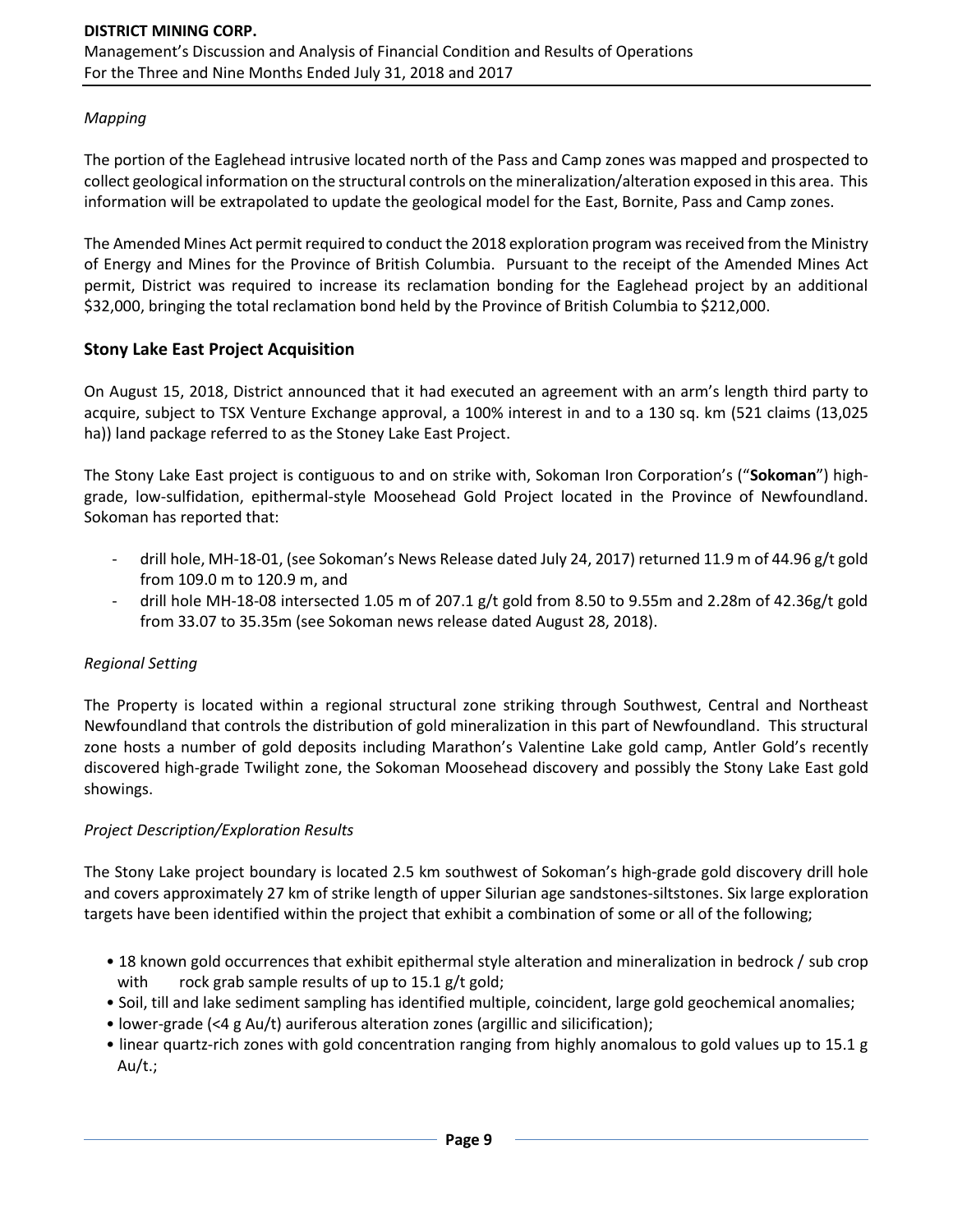The gold mineralization on the property is hosted in quartz veins, stockworks and quartz breccia exhibiting crustiform, cockscomb and chalcedonic banding that contains low levels (total sulfide is generally <2-3%) of finegrained disseminated pyrite, arsenopyrite and sulfosalts. Ginguro-style banding (a feature of epithermal style gold mineralization) has been reported at several localities with highly anomalous concentrations of gold silver and antimony.

The property has not had a thorough evaluation as a gold environment despite the numerous gold showings and highly anomalous gold geochemical results within and adjacent to the Project area. Historical exploration activities on the property include: preliminary regional geochemical sampling, limited prospecting, no diamond drilling except for a small area on the property and partial airborne geophysical coverage.

# **7. SUMMARY OF QUARTERLY RESULTS**

The quarterly results are as follows:

|                                                            | July 31, 2018  |         | April 30, 2018 |                | January 31, 2018 |                | October 31, 2017 |                |
|------------------------------------------------------------|----------------|---------|----------------|----------------|------------------|----------------|------------------|----------------|
|                                                            | 3 Months Ended |         |                | 3 Months Ended |                  | 3 Months Ended |                  | 3 Months Ended |
| Loss before non-operating items and taxes                  |                | 284.581 |                | 272.207        |                  | 77.007         |                  | 103,611        |
| Net loss                                                   |                | 284.099 |                | 271.988        |                  | 76.623         |                  | 103,599        |
| Net Loss per common share, basic and diluted               |                | 0.00    |                | 0.00           |                  | 0.00           |                  | 0.00           |
| Comprehensive loss                                         |                | 284.099 |                | 271.988        |                  | 76.623         |                  | 85.099         |
| Net Comprehensive loss per common share, basic and diluted |                | 0.00    |                | 0.00           |                  | 0.00           |                  | 0.00           |

|                                                            | July 31, 2017  | April 30, 2017 | January 31, 2017 | October 31, 2016 |  |
|------------------------------------------------------------|----------------|----------------|------------------|------------------|--|
|                                                            | 3 Months Ended | 3 Months Ended | 3 Months Ended   | 3 Months Ended   |  |
| Loss before non-operating items and taxes                  | 50,959         | 80,351         | 35,285           | 59,735           |  |
| Net loss                                                   | 50,716         | 99,202         | 34,469           | 54,833           |  |
| Net Loss per common share, basic and diluted               | 0.00           | 0.00           | 0.00             | 0.00             |  |
| Comprehensive loss                                         | 50,716         | 99,202         | 34,469           | 51,333           |  |
| Net Comprehensive loss per common share, basic and diluted | 0.00           | 0.00           | 0.00             | 0.00             |  |

The Company's quarterly operating expenses increased by \$12,374 in Q3 2018 compared to Q2 2018 due to an increase in consulting fees.

## **8. DISCUSSION OF OPERATIONS**

## **Three Months Ended July 31, 2018 Compared to Three Months Ended July 31, 2017**

For the three months ended July 31, 2018, the Company recorded a comprehensive loss of \$284,099 or \$0.00 per share compared to a comprehensive loss of \$50,716 or \$0.00 per share in the comparable three months ended July 31, 2017. The increase in comprehensive loss of \$233,383 is due primarily to an increase in consulting fees.

|                  | July 31, 2018 | Three Months Ended   Three Months Ended<br>July 31, 2017 | <b>Discussion</b>        |
|------------------|---------------|----------------------------------------------------------|--------------------------|
| <b>Accretion</b> | \$23          | \$23                                                     | Accretion was unchanged. |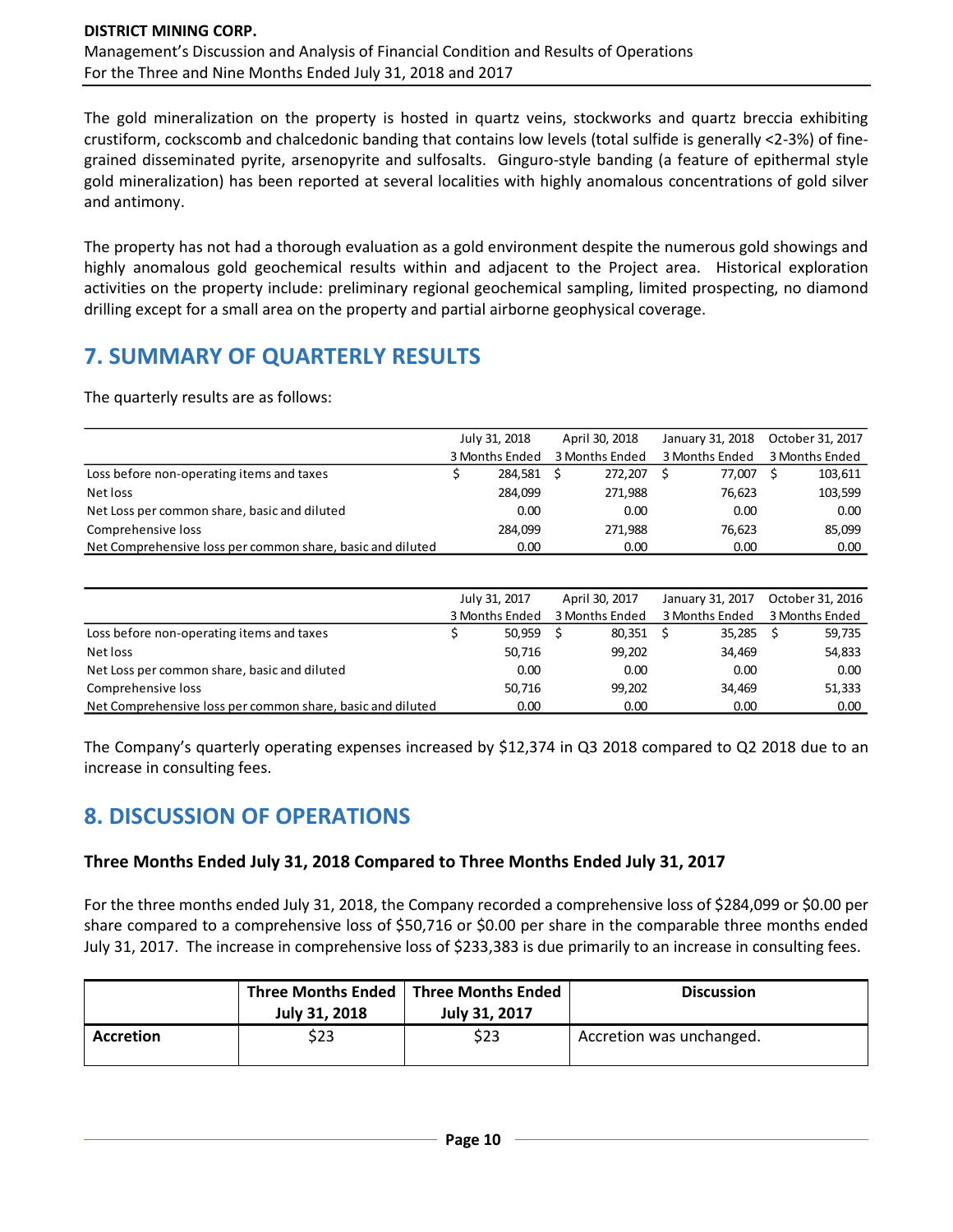#### **DISTRICT MINING CORP.**

Management's Discussion and Analysis of Financial Condition and Results of Operations For the Three and Nine Months Ended July 31, 2018 and 2017

|                                                     | <b>Three Months Ended</b> | <b>Three Months Ended</b> | <b>Discussion</b>                                                                                                                              |
|-----------------------------------------------------|---------------------------|---------------------------|------------------------------------------------------------------------------------------------------------------------------------------------|
|                                                     | July 31, 2018             | July 31, 2017             |                                                                                                                                                |
| <b>Consulting</b>                                   | \$215,719                 | \$43,750                  | Consulting increased by due to District<br>hiring additional consultants to assist<br>with the Q2 and Q3 2018 financing.                       |
| <b>Director Fees</b>                                | \$5,500                   | \$Nil                     | Directors' fees increased because of<br>there being no directors' fees in Q3<br>2017 due to a lack of cash within the<br>Company at that time. |
| <b>Office</b>                                       | \$17,612                  | \$203                     | Office expenses increased due to a lack<br>of activity and the Company conserving<br>cash in Q3 2017.                                          |
| <b>Professional Fees</b>                            | \$3,278                   | \$845                     | Professional fees increased due to the<br>Q3 2018 private placement.                                                                           |
| <b>Promotion and</b><br><b>Entertainment</b>        | \$5,227                   | \$Nil                     | Promotion and entertainment increased<br>due to a lack of activity and the<br>Company conserving cash in Q3 2017.                              |
| Rent                                                | \$5,250                   | \$4,250                   | Rent increased due to an increase of<br>\$500 per month in rent, commencing<br>July 1, 2017.                                                   |
| Shareholder<br><b>Communications</b>                | \$11,296                  | \$750                     | Shareholder communications increased<br>due to the increase in news releases in<br>Q3 2018.                                                    |
| <b>Transfer Agent and</b><br><b>Regulatory Fees</b> | \$5,810                   | \$1,138                   | Transfer agent and regulatory fees<br>increased slightly due to additional<br>filings in Q3 2018 because of increased<br>Company activity.     |
| <b>Travel</b>                                       | \$14,866                  | \$Nil                     | Travel increased due to a lack of activity<br>and the Company conserving cash in Q3<br>2017.                                                   |
| <b>Interest Income</b>                              | (5482)                    | (5243)                    | Interest income increased due to a<br>larger GIC balance in Q3 2018.                                                                           |

## **Nine Months Ended July 31, 2018 Compared to Nine Months Ended July 31, 2017**

For the nine months ended July 31, 2018, the Company recorded a comprehensive loss of \$348,611 or \$0.01 per share compared to a comprehensive loss of \$133,841 or \$0.00 per share in the comparable nine months ended July 31, 2017. The increase in comprehensive loss of \$214,770 is due to an increase in consulting fees.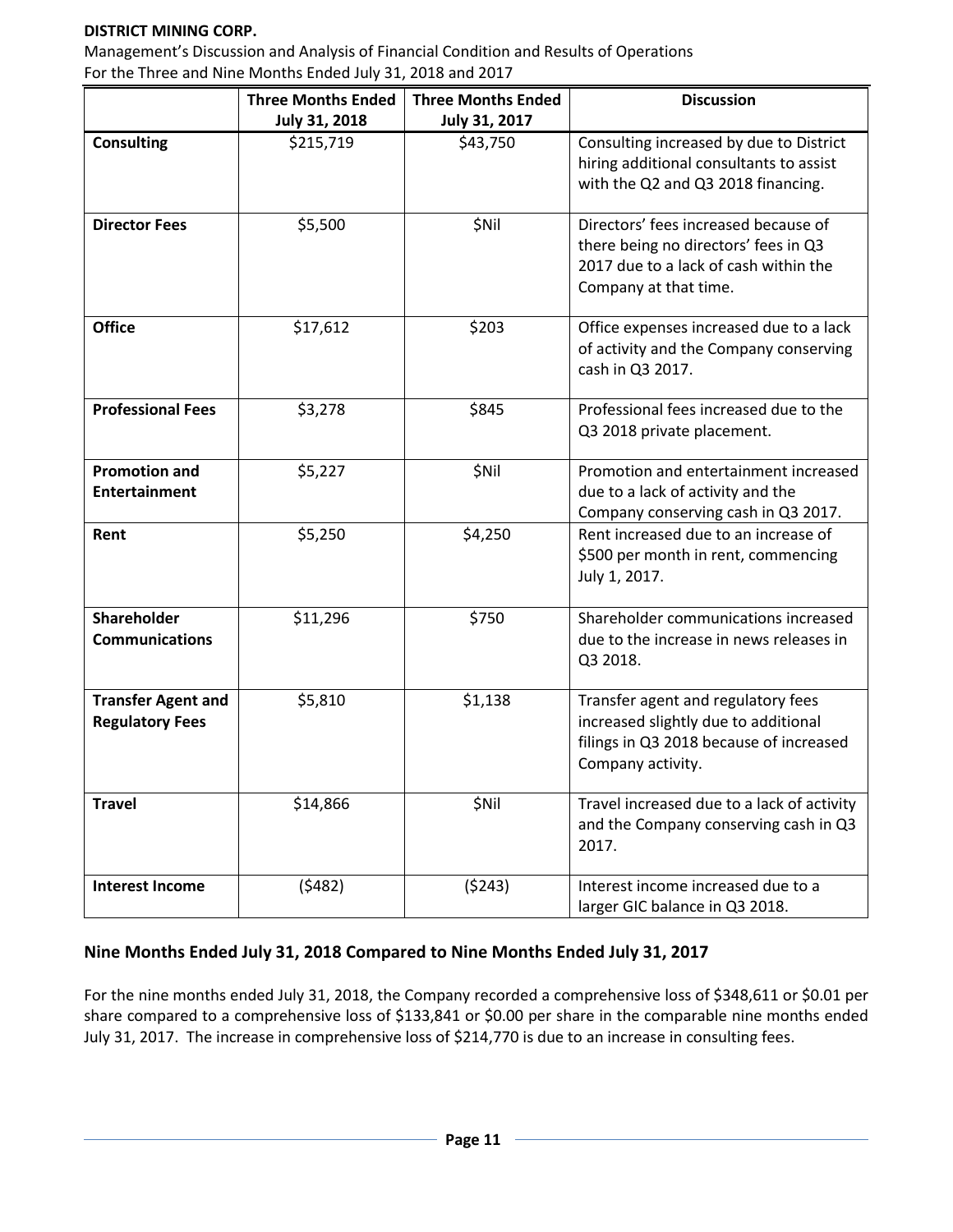#### **DISTRICT MINING CORP.**

Management's Discussion and Analysis of Financial Condition and Results of Operations For the Three and Nine Months Ended July 31, 2018 and 2017

|                                                     | <b>Nine Months Ended</b><br>July 31, 2018 | <b>Nine Months Ended</b><br>July 31, 2017 | <b>Discussion</b>                                                                                                                                    |
|-----------------------------------------------------|-------------------------------------------|-------------------------------------------|------------------------------------------------------------------------------------------------------------------------------------------------------|
| <b>Accretion</b>                                    | \$69                                      | \$69                                      | Accretion was unchanged.                                                                                                                             |
| <b>Consulting</b>                                   | \$503,886                                 | \$119,825                                 | Consulting increased due to District<br>hiring additional consultants to assist<br>with the Q2 and Q3 2018 financing.                                |
| <b>Director Fees</b>                                | \$14,500                                  | \$3,500                                   | Directors' fees increased because of<br>there being no directors' fees in Q2 or<br>Q3 2017 due to a lack of cash within the<br>Company at that time. |
| <b>Office</b>                                       | \$24,780                                  | \$5,879                                   | Office expenses increased due to a lack<br>of activity and the Company conserving<br>cash in Q2 and Q3 2017.                                         |
| <b>Professional Fees</b>                            | \$12,862                                  | \$9,159                                   | Professional fees increased due to the<br>increase in private placements in 2018.                                                                    |
| <b>Promotion and</b><br><b>Entertainment</b>        | \$6,750                                   | \$1,952                                   | Promotion and entertainment increased<br>due to a lack of activity and the<br>Company conserving cash in 2017.                                       |
| Rent                                                | \$15,750                                  | \$11,750                                  | Rent increased due to an increase of<br>\$500 per month in rent, commencing<br>July 1, 2017.                                                         |
| Shareholder<br><b>Communications</b>                | \$22,202                                  | \$4,039                                   | Shareholder communications increased<br>due to an increase in news releases<br>because of increased Company activity.                                |
| <b>Transfer Agent and</b><br><b>Regulatory Fees</b> | \$16,424                                  | \$9,130                                   | Transfer agent and regulatory fees<br>increased due to additional filings<br>because of increased Company activity.                                  |
| <b>Travel</b>                                       | \$16,571                                  | \$1,246                                   | Travel increased due to increased<br>Company activity.                                                                                               |
| <b>Interest Income</b>                              | ( \$1,084)                                | (51,208)                                  | Interest income decreased due to a<br>larger GIC balance during the nine<br>months ended July 31, 2017.                                              |
| Loss on Sale of<br>Investment                       | \$Nil                                     | \$19,000                                  | The decrease in loss on sale of<br>investment is due to District selling<br>100,000 shares of Alexandria Minerals<br>in February 2017 at a loss.     |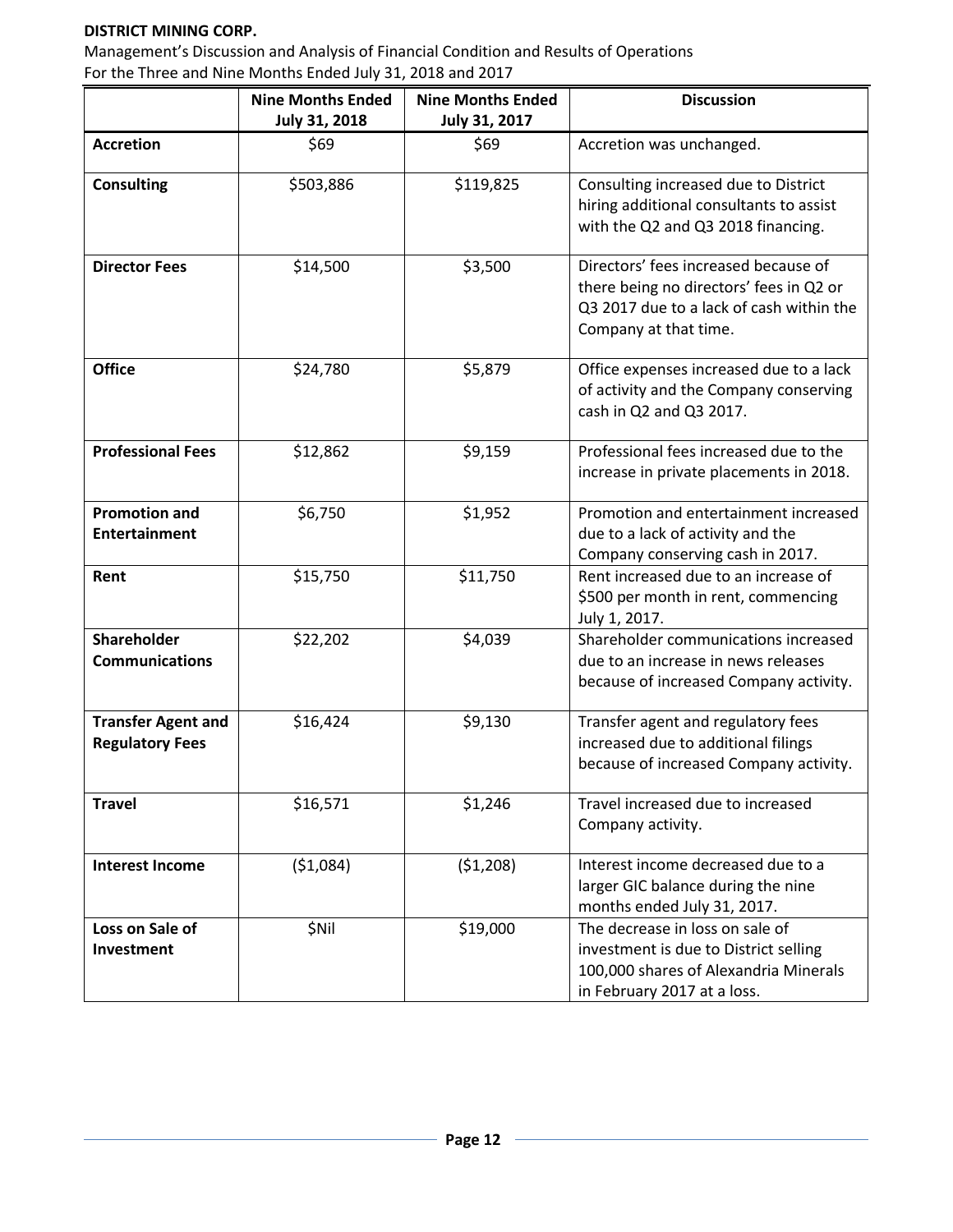# **9. LIQUIDITY AND CAPITAL RESOURCES**

## **Liquidity**

As an exploration company, District has no regular cash in-flow from operations, and the level of operations is principally a function of availability of capital resources. To date, the principal source of funding has been equity financing.

As at July 31, 2018,the Company had a cash balance of \$799,852 (October 31, 2017 - \$72,048). For the foreseeable future, the Company will continue to seek capital through the issuance of equity, strategic alliances or joint ventures, and debt.

Major expenditures are required to establish mineral reserves, to develop metallurgical processes and to construct mining and processing facilities at a particular site. The recoverability of valuations assigned to exploration and development mineral properties are dependent upon the discovery of economically recoverable reserves, the ability to obtain necessary financing to complete exploration, development and future profitable production or proceeds from disposition of mineral assets.

Management reviews the carrying value of the Company's interest in each property and where necessary, exploration and evaluation mineral properties are written down to their estimated recoverable amount or written off.

Although management has made its best estimate of these factors, it is reasonably possible that certain events could adversely affect management's estimates of recoverable amounts and the need for, as well as the amount of, provision for impairment in the carrying value of exploration properties and related assets.

Many factors influence the Company's ability to raise funds, and there is no assurance that the Company will be successful in obtaining adequate financing and at favorable terms for these or other purposes including general working capital purposes. District's audited annual financial statements have been prepared on a going concern basis, which contemplates the realization of assets and settlement of liabilities in the normal course of business for the foreseeable future. Realization values may be substantially different from carrying values, as shown, and these financial statements do not give effect to the adjustment that would be necessary to the carrying values and classifications of assets and liabilities should District be unable to continue as a going concern.

## **Working Capital**

As at July 31, 2018, District had a working capital of \$716,124 (October 31, 2017 – (\$68,073)). The working capital increased in July 31, 2018 compared to October 31, 2017 is due to the March 29, 2018 and July 12, 2018 private placements, offset by the increase in overall operating activities and consulting fees. The Company manages its working capital by tightly controlling its operational and property spending. Due to the planned exploration of the Eaglehead project in fiscal 2018, District intends to continue to incur expenditures without revenues, and accumulate operating losses. Therefore, the Company's continuance as a going concern is solely dependent upon its ability to obtain adequate financing necessary to fund future exploration and development. It is not possible to predict whether future financing efforts will be successful or whether financing on favorable terms will be available.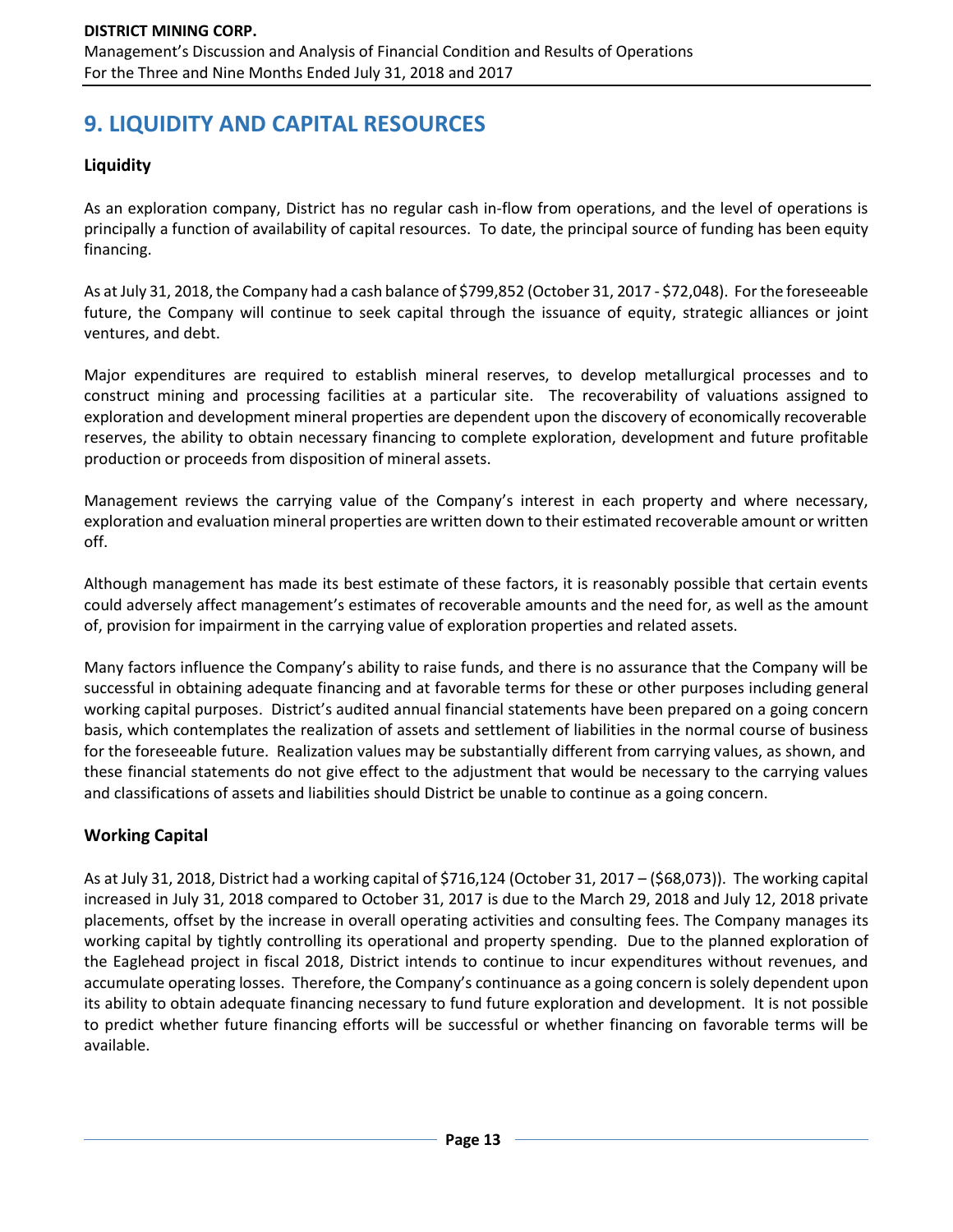District has no long-term debt and no long-term liabilities, other than its decommissioning provision of \$36,192 (October 31, 2017 - \$36,123). The Company has no capital lease obligations, operating or any other long-term obligations, other than its monthly office rent of \$1,750.

### **Cash Flow Highlights**

|                                            | <b>Nine Months Ended</b> |                      | Nine Months Ended |
|--------------------------------------------|--------------------------|----------------------|-------------------|
|                                            |                          | <b>July 31, 2018</b> | July 31, 2017     |
| Cash used in operating activities          |                          | (659, 437)           | (73, 722)         |
| Cash used in investing activities          |                          | (875, 305)           | (81, 620)         |
| Cash provided by financing activities      |                          | 2,262,546            | 25,000            |
| Increase/(decrease) in cash for the period |                          | 727,804              | (130, 342)        |
| Cash, beginning of year                    |                          | 72,048               | 130,730           |
| <b>Cash, End of Period</b>                 |                          | 799,852              | 388               |

#### **Capital Risk Management**

District Copper's capital structure consists of common shares, stock options and warrants. The Company manages its capital structure and adjusts it, based on available funds, to support the acquisition and exploration of mineral properties. The Board does not establish quantitative returns on capital criteria for management.

The properties in which District currently has an interest are in the exploration stage. As such, the Company is dependent on external financing to fund its activities. To carry out and pay for planned exploration and development, along with operating administrative costs, the Company will fund such costs out of anticipated future working capital predicated upon additional amounts being raised.

Management reviews its capital management approach on an ongoing basis and believes that this approach, given the relative size of the Company, is reasonable. There were no changes in the Company's approach to capital management during the nine months ended July 31, 2018. The Company's invests its surplus cash in highly liquid short-term interest-bearing investments with maturities of six months or less from the original date of acquisition, all held with major Canadian financial institutions.

## **10. TRANSACTIONS WITH RELATED PARTIES**

Key management personnel are the persons responsible for the planning, directing and controlling of the Company's activities, and include executive directors, as well as entities controlled by such persons.

At July 31, 2018, included in accounts payable and accrued liabilities is \$1,250 (October 31, 2017 – \$400) owing to a company controlled by a director, \$Nil (October 31, 2017 - \$15,000) owing to a director of the Company and \$27,140 (October 31, 2017 - \$72,108) owing to Copper Fox. These amounts payable are non-interest bearing, unsecured and have no specific terms of repayment.

For the nine month period ended July 31, 2018, \$Nil (July 31, 2017 - \$2,500) was paid in rent to a company controlled by an officer of District. In addition, \$Nil (October 31, 2017 - \$12,000) was paid and capitalized to Eaglehead for services rendered by a company which is controlled by a director.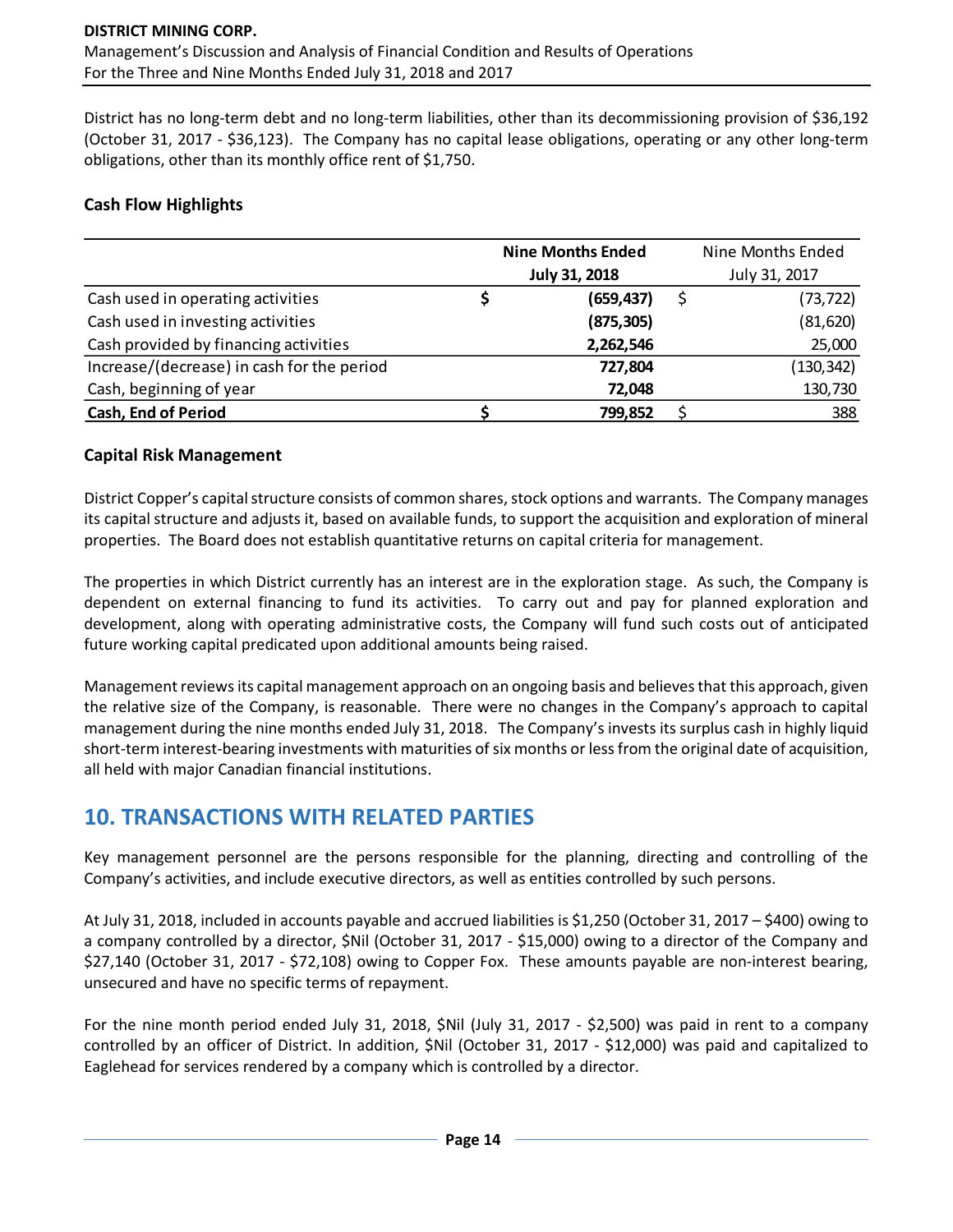As at July 31, 2018 and October 31, 2017, coupled with the nine months ended July 31, 2018 and 2017, the Company incurred the following capitalizations and expenditures for key management personnel and the companies that are directly controlled by them.

|                                       | As at July 31, 2018                       |         |   | As at October 31, 2017             |
|---------------------------------------|-------------------------------------------|---------|---|------------------------------------|
| <b>Balance Sheet Items:</b>           |                                           |         |   |                                    |
| Exploration and evaluation assets     |                                           |         |   | 12,000                             |
| <b>Total</b>                          |                                           |         |   | 12,000                             |
|                                       |                                           |         |   |                                    |
|                                       | <b>Nine Months Ended</b><br>July 31, 2018 |         |   | Nine Months Ended<br>July 31, 2017 |
| <b>Statement of Operations Items:</b> |                                           |         |   |                                    |
| Consulting                            |                                           | 118,667 | Ś | 103,500                            |
| Director fees                         |                                           | 14,500  |   | 3,500                              |
| Rent                                  |                                           |         |   | 2,500                              |
| <b>Total</b>                          |                                           | 133.167 |   | 109,500                            |

#### **Promissory Note**

On October 28, 2015 District entered into a promissory note loan (the **"Loan"**) with Copper Fox, whereas Copper Fox agreed to lend District up to \$400,000, in minimum increments of \$50,000, for working capital purposes, as needed. District shall pay interest on the principle, from the disbursement date to the due date, November 30, 2019, at a rate of 1% per annum, compounded annually.

At any time during the term of the Loan, Copper Fox, at its sole discretion, can convert a portion or the entire loan outstanding, including unpaid interest, into free trading shares of District at a price equal to the greater of \$0.10 or the trading price, subject to the prior approval of the exchange.

For accounting purposes, the promissory note is considered a liability since the conversion feature is not "fixed for fixed" and is therefore considered an embedded derivative. However, the embedded derivative liability has no value as the conversion price is set at the market price on the date of the conversion. Therefore, the full value of the promissory note is classified as a liability.

On April 2, 2018, District repaid the promissory note outstanding and accrued interest in full to Copper Fox.

#### **Loan Payable**

During the year ended October 31, 2017, the Company received a \$25,000 working capital loan from Copper Fox.

On April 2, 2018, District repaid the loan payable outstanding in full to Copper Fox.

## **11. FINANCIAL INSTRUMENTS AND RELATED RISKS**

The Board, through the Audit Committee, is responsible for identifying the principal risks facing the Company and ensuring that risk management systems are implemented. The Company manages its exposure to financial risks, including credit risk, liquidity risk, interest rate risk, foreign exchange rate risk and commodity price risk in accordance with its risk management framework. The Board periodically reviews the Company's policies.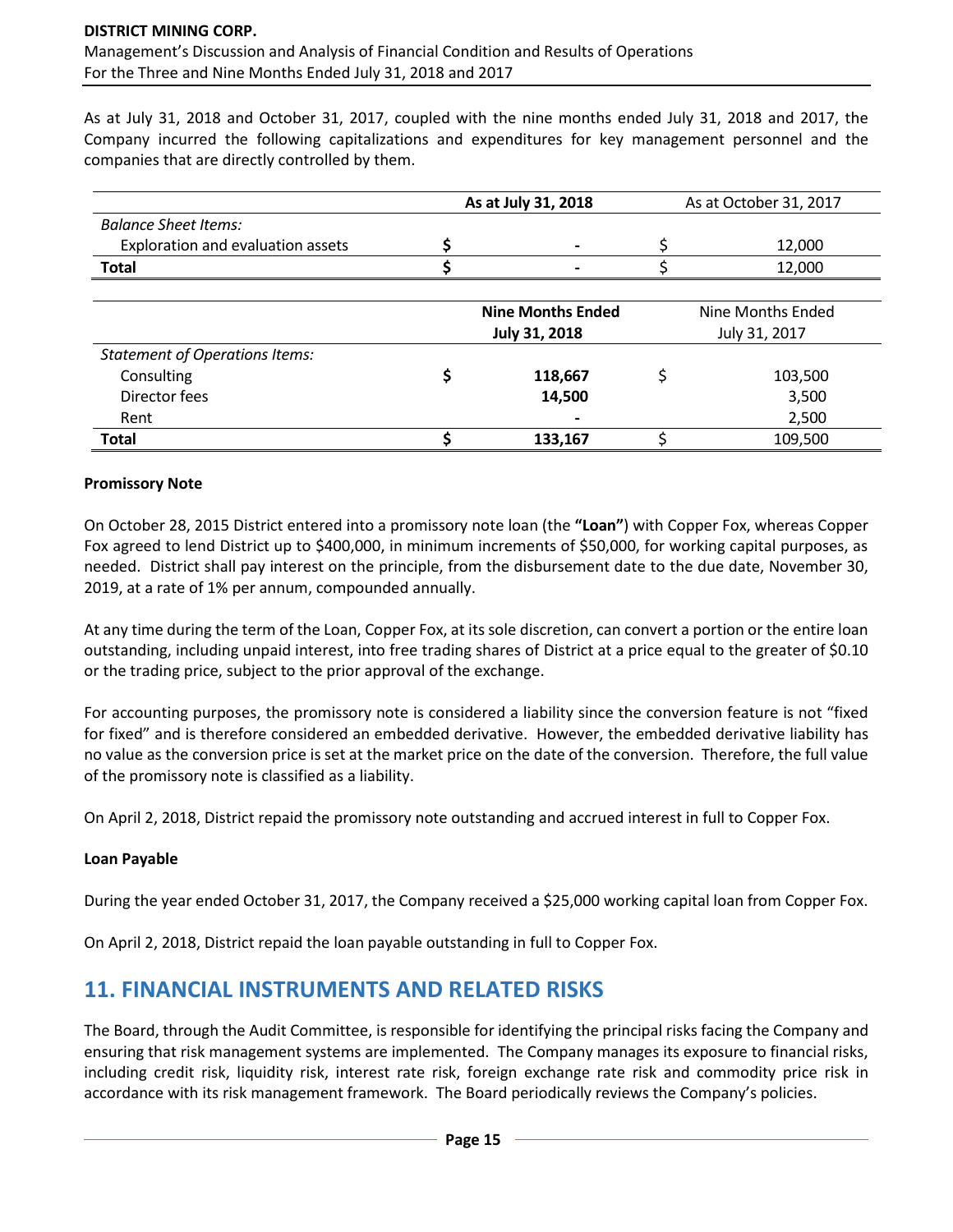The following table sets forth the Company's financial assets and liabilities that are measured at fair value on a recurring basis by level within the fair value hierarchy. As at July 31, 2018, those financial assets and liabilities are classified in their entirety based on the level of input that is significant to the fair value measurement.

The Company's financial assets, measured at fair value, are categorized as follows:

|                          |       | As at July 31, 2018 |         |                   |         |          | As at October 31, 2017 |            |        |  |  |
|--------------------------|-------|---------------------|---------|-------------------|---------|----------|------------------------|------------|--------|--|--|
|                          | Input | <b>Carrying</b>     |         | <b>Estimated</b>  |         | Carrying |                        | Estimated  |        |  |  |
|                          | Level | <b>Amount</b>       |         | <b>Fair value</b> |         | Amount   |                        | Fair Value |        |  |  |
|                          |       |                     |         |                   |         |          |                        |            |        |  |  |
| <b>Financial Assets:</b> |       |                     |         |                   |         |          |                        |            |        |  |  |
| Cash                     |       |                     | 799,852 |                   | 799,852 |          | 72.048                 |            | 72,048 |  |  |
| <b>Total</b>             |       |                     | 799,852 |                   | 799,852 |          | 72.048                 |            | 72,048 |  |  |

#### **Fair Value**

The estimated fair value of cash, established by IFRS 7, is the estimated and respective carrying value.

The Company utilizes a fair value hierarchy that prioritizes the inputs to valuation techniques used to measure fair value as follows:

*Level 1* - Unadjusted quoted prices at the measurement date for identical assets or liabilities in active markets;

*Level 2* - Inputs other than quoted prices that are observable for the asset or liability either directly (i.e., as prices) or indirectly (i.e., derived from prices); and

*Level 3* - Significant unobservable (no market data available) inputs which are supported by little or no market activity.

#### **Risk Management**

Risk management is carried out by the Company's management team with guidance from the Board of Directors. The Company's risk exposures and their impact on the Company's financial instruments are summarized below:

## **a) Credit Risk**

The Company does not currently generate any revenues from sales to customers nor does it hold derivative type instruments that would require a counterparty to fulfill a contractual obligation. The Company does not have any asset-backed commercial instruments. Financial instruments that potentially subject the Company to concentrations of credit risks consist principally of cash and short-term investments. To minimize the credit risk the Company places cash with the high credit quality financial institutions. The Company considers its exposure to credit risk to be insignificant.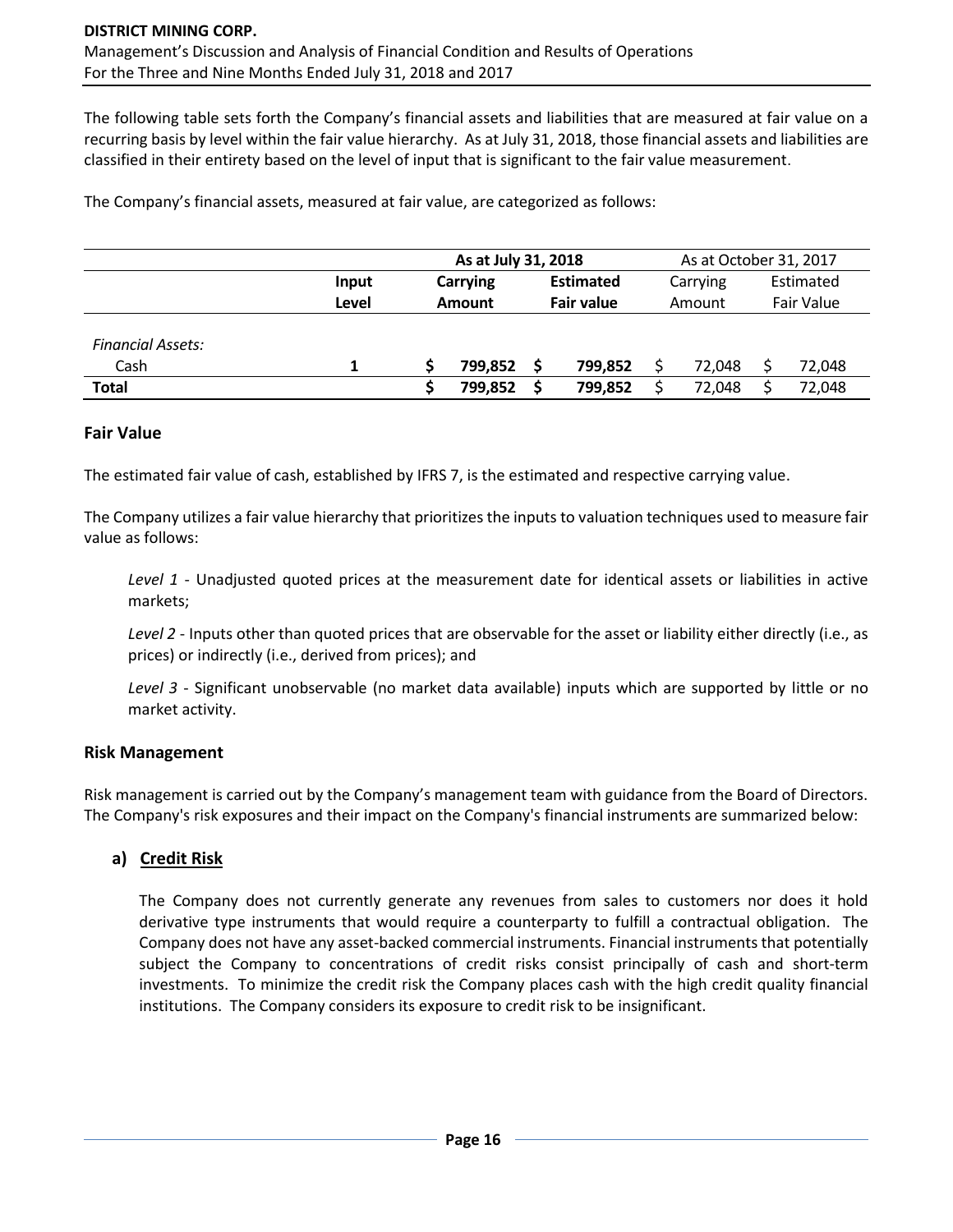## **b) Liquidity Risk**

Liquidity risk is the risk that the Company cannot meet its financial obligations. The Company manages liquidity risk and requirements by maintaining sufficient cash balances and or through additional financings to ensure that there is sufficient capital in order to meet short term obligations. As at July 31, 2018, the Company had cash aggregating \$799,852 (October 31, 2017 - \$72,048) and current financial liabilities of \$99,668 (October 31, 2017 - \$143,851) which have contractual maturities of 30 days or less. The Company will require additional sources of equity, joint venture partnership or debt financing to fund ongoing operations and the exploration and development of its mineral properties.

In the event that the Company is not able to obtain adequate additional funding to continue as a going concern, material adjustments would be required to both the carrying value and classification of assets and liabilities on the statement of financial position. It is not possible to predict, due to many external factors including commodity prices and equity market conditions, as to whether future financing will be successful or available at all.

### **c) Market Risk**

#### *i) Interest Rate Risk*

The Company manages its interest rate risk by obtaining commercial deposit interest rates available in the market by the major Canadian financial institutions on its cash and investments.

#### *ii) Foreign Exchange Risk*

The Company's functional currency and the reporting currency is the Canadian dollar. Periodically the Company incurs charges on its operations for settlement in currencies other than its functional currency and any gain or loss arising on such transactions is recorded in operations for the year.

The Company does not participate in any hedging activities to mitigate any gains or losses which may arise because of exchange rate changes.

As at July 31, 2018, the Company held no financial assets or liabilities which were denominated in currencies other than the Canadian dollar.

#### *iii) Commodity Price Risk*

The Company is exposed to price risk with respect to commodity and equity prices. Equity price risk is defined as the potential adverse impact on the Company's earnings due to movements in individual equity prices or general movements in the level of the stock market. Commodity price risk is defined as the potential adverse impact on earnings and economic value due to commodity price movements and volatilities. To mitigate price risk, the Company closely monitors commodity prices of precious metals, individual equity movements, and the stock market to determine the appropriate course of action to be taken by the Company.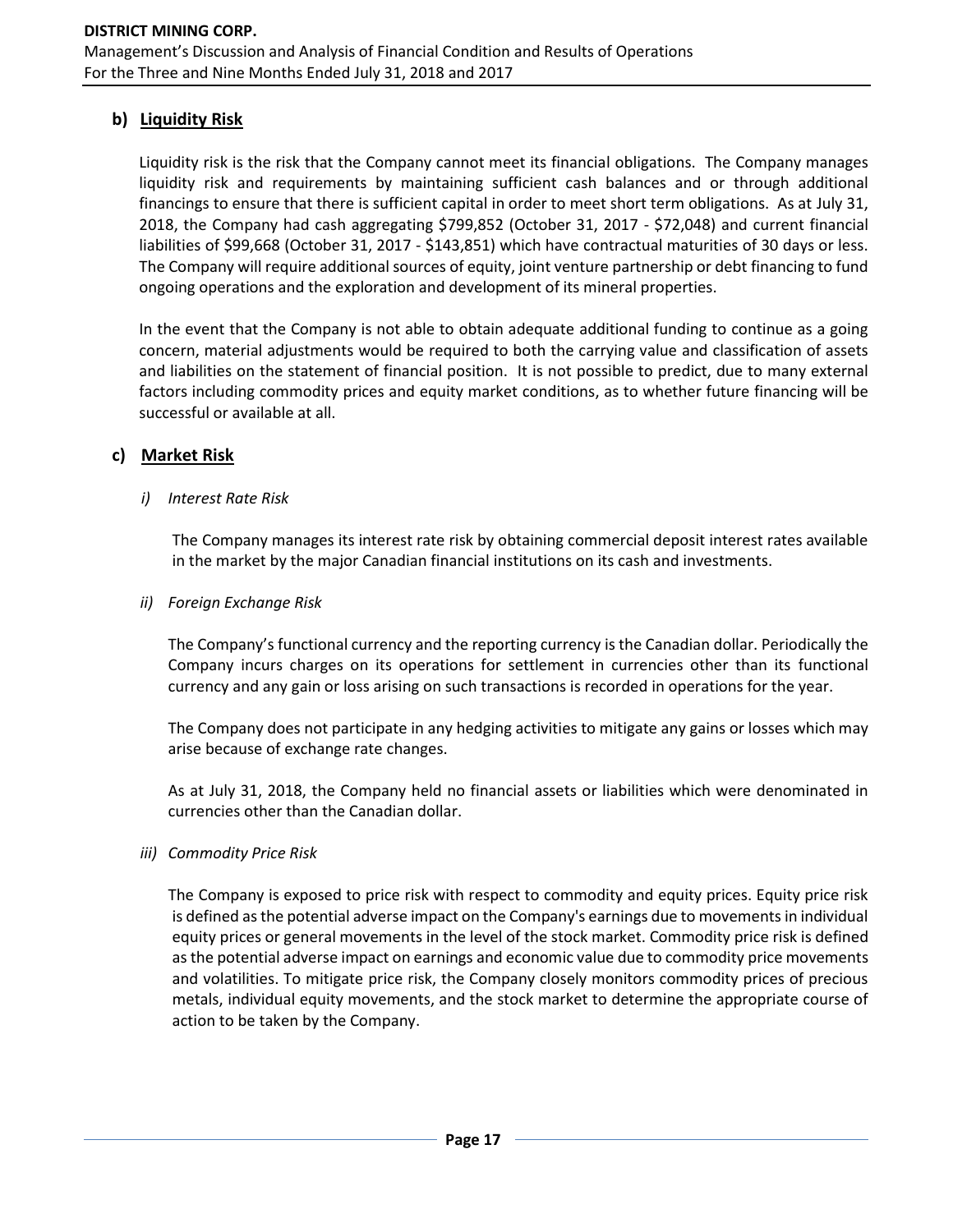## **12. RISKS AND UNCERTAINTIES**

A discussion of the risks and uncertainties that District faces can be found in the Company's audited annual financial statements for the year ended October 31, 2017 (available under District Copper's SEDAR profile at [www.sedar.com\)](http://www.sedar.com/). Furthermore, additional risks and uncertainties not presently known to the Company or that the Company currently considers immaterial may also impair its business operations in the future.

## **13. PROPOSED TRANSACTIONS**

District does not currently have any proposed transactions; however, the Company from time to time does review potential property acquisitions and divestitures, in addition to conducting further exploration work on its property. The Company releases appropriate public disclosure as it conducts exploration work on its existing property and if the Company acquires or divestiture.

## **14. DISCLOSURE OF OUTSTANDING SHARE DATA**

#### **Common Shares**

*a) Authorized*

An unlimited number of common shares without par value.

*b) Issued and Outstanding*

During the nine month period ended July 31, 2018, the Company incurred the following share issuance:

• On March 29, 2018, the Company issued 18,750,000 units at \$0.08 per unit, pursuant to a private placement, for gross proceeds of \$1,500,000. Each unit consists of one common share and one share purchase warrant. Each share purchase warrant is exercisable into one common share at \$0.12 until March 29, 2020.

The warrants will have an early acceleration provision wherein the warrants will become callable on 21 days' notice in the event the Company's shares trade at a price of \$0.25 per share or greater for a 30-day trading period after the four month hold period expires.

Finders' fees of \$48,048, filing fees of \$7,500 and legal fees of \$47,608 were paid with respect to this financing.

• On July 12, 2018 the Company issued 6,470,352 flow-through shares, pursuant to a private placement, for gross proceeds of \$549,980.

Finder's fees of \$30,000, filing fees of \$1,382, legal fees of \$32,883 and the issuance of 352,942 finder's warrants were paid with respect to this financing.

Each broker warrant is exercisable into one common share at \$0.085 until July 12, 2020.

During the year ended October 31, 2017, the Company incurred the following share issuance: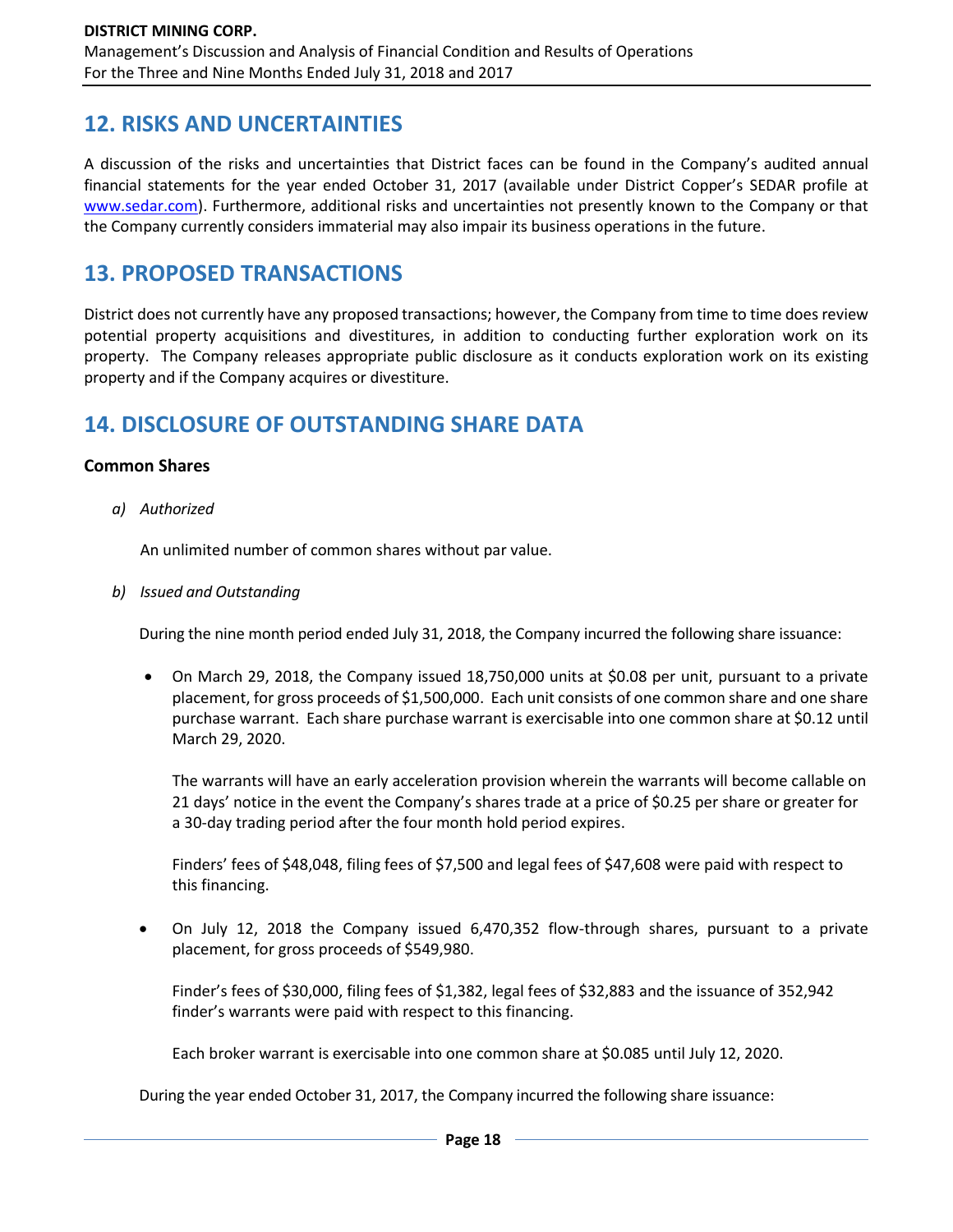• On August 28, 2017, the Company issued 4,250,000 post-consolidation units at \$0.06 per unit, pursuant to a private placement, for gross proceeds of \$255,000. Each unit consists of one common share and one callable share purchase warrant. Each share purchase warrant is exercisable into one common share at \$0.10 until February 28, 2019.

Finders' fees of \$800, filing fees of \$1,275 and legal fees of \$8,781 were paid with respect to this financing.

• On November 17, 2017, the Company consolidated its share capital on the basis of one post consolidated common share for every two pre-consolidated common shares. All common share and per common share amounts, including options and warrants, in these financial statements have been adjusted to give retroactive effect to the share consolidation.

#### *c) Warrants*

A summary of changes in share purchase warrants as of the date of this MD&A and the year ended October 31, 2017 is as follows:

|                                   |                    | As at                |                |                  | Year Ended |          |  |          |  |
|-----------------------------------|--------------------|----------------------|----------------|------------------|------------|----------|--|----------|--|
|                                   | September 26, 2018 |                      |                | October 31, 2017 |            |          |  |          |  |
|                                   | Weighted           |                      |                |                  |            | Weighted |  |          |  |
|                                   | Number of          | Number of<br>Average |                |                  |            | Average  |  |          |  |
|                                   | <b>Warrants</b>    | <b>Exercise</b>      |                | Warrants         |            |          |  | Exercise |  |
|                                   | Outstanding        | <b>Price</b>         |                | Outstanding      | Price      |          |  |          |  |
|                                   |                    |                      |                |                  |            |          |  |          |  |
| <b>Balance, Beginning of Year</b> | 4,250,000          | \$                   | 0.100          | 8,090,225        | Ś          | 0.166    |  |          |  |
| Expired                           |                    |                      | $\blacksquare$ | (8,090,225)      |            | (0.166)  |  |          |  |
| <b>Issued</b>                     | 19,102,942         |                      | 0.119          | 4,250,000        |            | 0.100    |  |          |  |
| <b>Balance, End of Period</b>     | 23,352,942         | \$                   | 0.116          | 4,250,000        |            | 0.100    |  |          |  |

As at September 26, 2018 share purchase warrants outstanding and exercisable are as follows:

| Number of       | Warrant<br><b>Exercise</b><br><b>Price</b> |       | <b>Warrants</b><br><b>Exercisable as of</b><br>July 31, 2018 | Warrant<br><b>Expiry</b><br><b>Date</b> |
|-----------------|--------------------------------------------|-------|--------------------------------------------------------------|-----------------------------------------|
| <b>Warrants</b> |                                            |       |                                                              |                                         |
| Outstanding     |                                            |       |                                                              |                                         |
| 4,250,000       |                                            | 0.100 | 4,250,000                                                    | February 28, 2019                       |
| 18,750,000      |                                            | 0.120 | $\overline{\phantom{0}}$                                     | March 29, 2020                          |
| 352,942         |                                            | 0.085 | $\overline{\phantom{0}}$                                     | July 12, 2020                           |
| 23,352,942      |                                            | 0.116 | 23,000,000                                                   |                                         |

As at July 31, 2018, the weighted average remaining contractual life of the share purchase warrants was 1.470 years (October 31, 2017 – 1.33 years) and the weighted average exercise price was \$0.116 (October 31, 2017 - \$0.100).

#### *d) Stock Options*

As at the date of this MD&A, options outstanding for the purchase of common shares are as follows: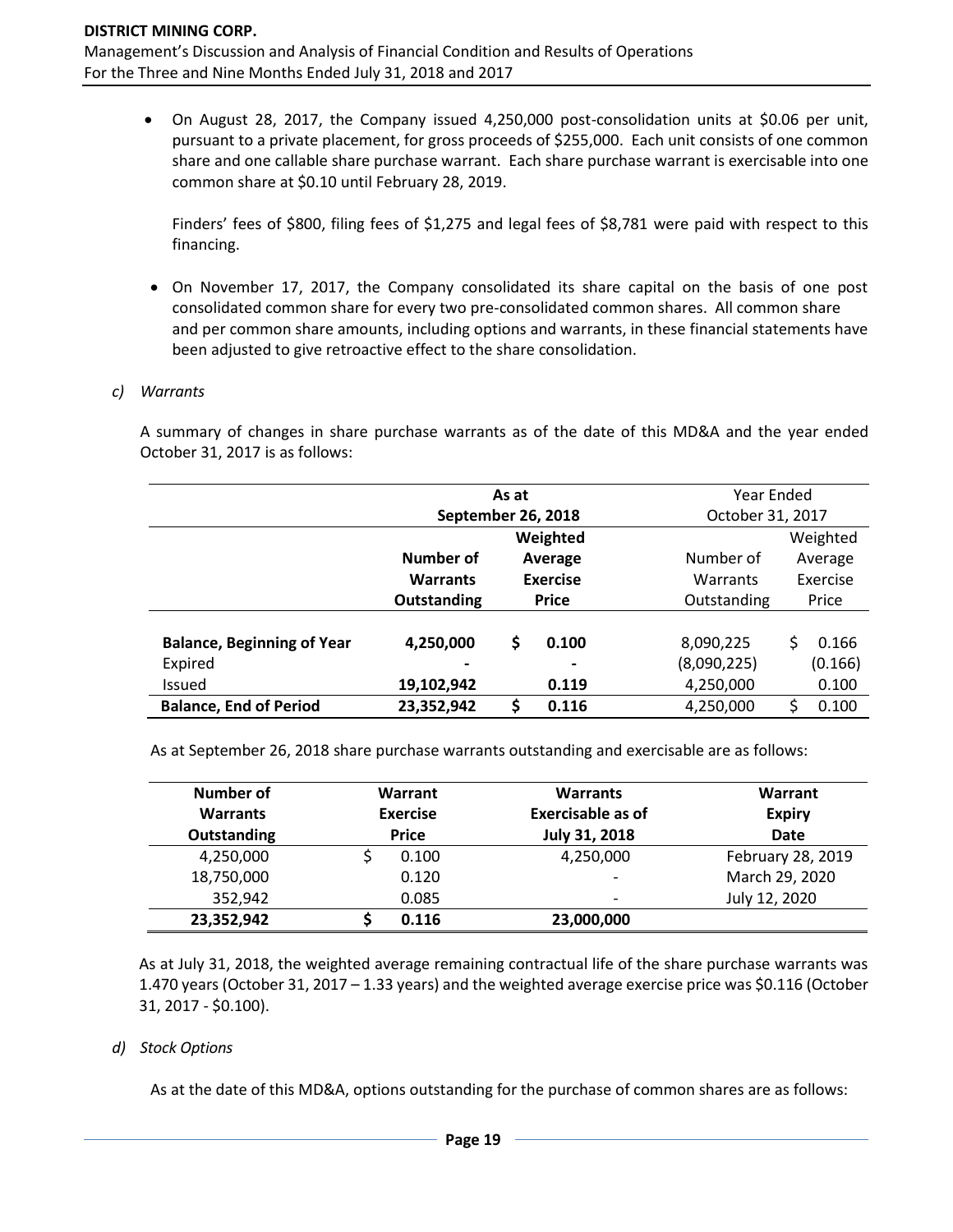#### **DISTRICT MINING CORP.**

Management's Discussion and Analysis of Financial Condition and Results of Operations For the Three and Nine Months Ended July 31, 2018 and 2017

| Amount of     | <b>Price Per</b><br><b>Share</b> |      | <b>Amount</b> | <b>Expiry</b>    |
|---------------|----------------------------------|------|---------------|------------------|
| <b>Shares</b> |                                  |      | Exercisable   | <b>Date</b>      |
| 1,725,000     |                                  | 0.14 | 1,725,000     | July 9, 2019     |
| 450,000       |                                  | 0.10 | 450,000       | April 29, 2020   |
| 175,000       |                                  | 0.10 | 175,000       | October 16, 2020 |
| 2,350,000     |                                  | 0.13 | 2,350,000     |                  |

## **15. OFF-BALANCE SHEET ARRANGEMENTS**

During the nine months ended July 31, 2018, the Company was not party to any off-balance-sheet arrangements that have, or are reasonably likely to have, a current or future effect on the results of operations, financial condition, revenues or expenses, liquidity, capital expenditures or capital resources of the Company.

## **16. CHANGES IN ACCOUNTING STANDARDS**

There were no changes in the Company's accounting policies during the nine months ended July 31, 2018. New and revised accounting standards and interpretations issued but not yet adopted are described in Note 2, "*Basis of Presentation*", of the audited financial statements for the year ended October 31, 2017.

## **17. CRITICAL ACCOUNTING ESTIMATES**

The preparation of these financial statements in conformity with IFRS requires management to make judgements, estimates and assumptions which affect the reported amounts of assets and liabilities and the disclosure of contingent assets and liabilities at the date of the financial statements and revenues and expenses for the periods reported. The Company bases its estimates and assumptions on current and various other factors that it believes to be reasonable under the circumstances. Management believes the estimates are reasonable; however, actual results could differ from those estimates and could impact future results of operations and cash flows.

The areas which require management to make significant estimates and assumptions in determining carrying values include, but are not limited to:

## **Exploration and Evaluation Expenditures**

The application of the Company's accounting policy for exploration and evaluation expenditure requires judgment in determining whether it is likely that future economic benefits will flow to the Company, which may be based on assumptions about future events or circumstances. Estimates and assumptions made may change if new information becomes available. If, after expenditure is capitalized, information becomes available suggesting that the recovery of expenditure is unlikely, the amount capitalized is impaired in the Statement of Operations and Comprehensive Loss during the period the new information becomes available.

## **Depreciation**

Significant judgment is involved in the determination of useful life and residual values for the computation of depreciation and no assurance can be given that actual useful lives and residual values will not differ significantly from current assumptions.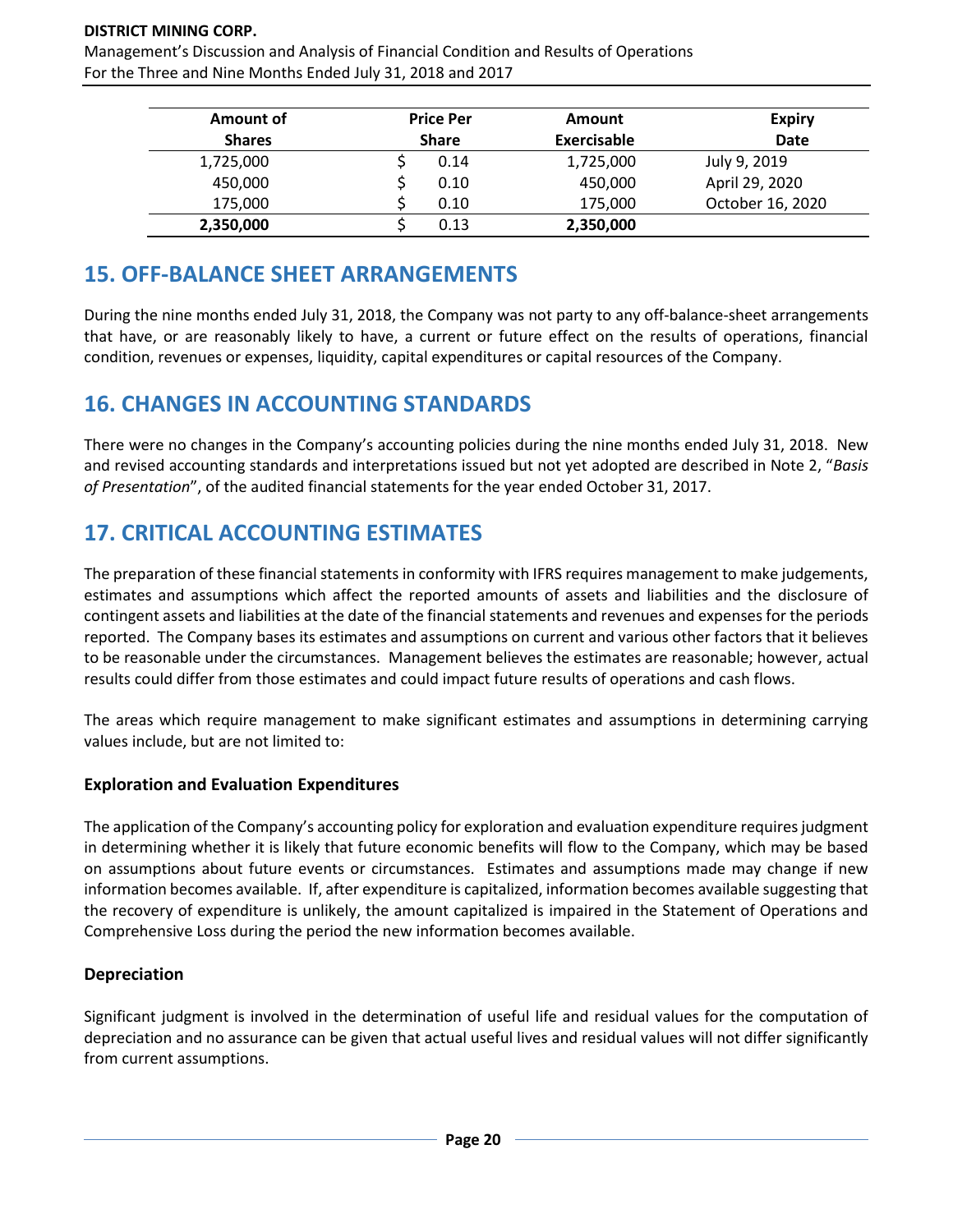### **Impairment**

The carrying value of property and equipment is reviewed each reporting period to determine whether there is any indication of impairment. If the carrying amount of an asset exceeds its recoverable amount, the asset is impaired, and an impairment loss is recognized in the statement of operations and comprehensive loss. The assessment of fair values, including those of the cash generating units (the smallest identifiable group of assets that generates cash inflows that are largely independent of the cash inflow from other assets or groups of assets) ("**CGUs**") for purposes of testing goodwill, require the use of estimates and assumptions for recoverable production, long-term commodity prices, discount rates, foreign exchange rates, future capital requirements and operating performance. Changes in any of the assumptions or estimates used in determining the fair value of goodwill or other assets could impact the impairment analysis.

## **Site Closure and Decommissioning Provisions**

The Company assesses its mineral property's decommissioning provision at each reporting date or when new material information becomes available. Exploration, development and mining activities are subject to various laws and regulations governing the protection of the environment. In general, these laws and regulations are continually changing, and the Company has made, and intends to make in the future, expenditures to comply with such laws and regulations. Accounting for decommissioning obligations requires management to make estimates of the future costs that the Company will incur to complete the reclamation work required to comply with existing laws and regulations at each location. Actual costs incurred may differ from those amounts estimated.

Also, future changes to environmental laws and regulations could increase the extent of reclamation and remediation work required to be performed by the Company. Increases in future costs could materially impact the amounts charged to operations for reclamation and remediation. The provision represents management's best estimate of the present value of the future decommissioning obligation. The actual future expenditures may differ from the amounts currently provided.

## **Title to Mineral Properties**

Although the Company has taken steps to verify title to mineral properties in which it has an interest, these procedures do not guarantee the Company's title. Such properties may be subject to prior agreements or transfers and title may be affected by undetected defects.

## **Contingencies**

The assessment of contingencies involves the exercise of significant judgment and estimates of the outcome of future events. In assessing loss contingencies related to legal proceedings that are pending against the Company and that may result in regulatory or government actions that may negatively impact the Company's business or operations, the Company and its legal counsel evaluate the perceived merits of the legal proceeding or unasserted claim or action as well as the perceived merits of the nature and amount of relief sought or expected to be sought, when determining the amount, if any, to disclose as a contingent liability or when assessing the impact on the carrying value of the Company's assets. Contingent assets are not recognized in the Company's financial statements.